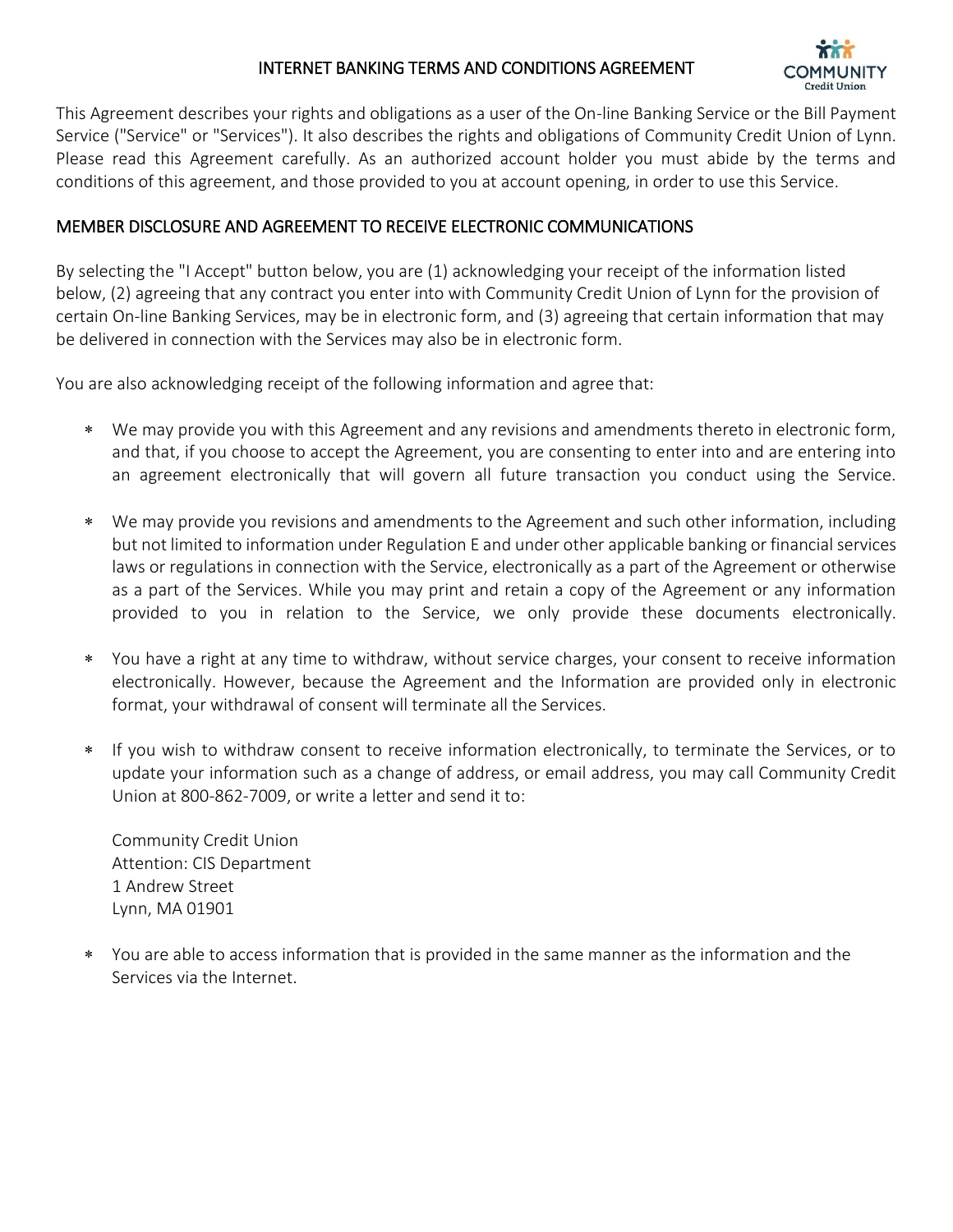DEFINITIONS | The following definitions apply in this Agreement.

"On-line Banking" is the Internet-based service providing access to your account(s) under the terms set forth in this Internet Banking Terms and Conditions Agreement

"On-line Account" is a Community Credit Union of Lynn account from which you will be conducting transactions using a Service.

"Bill Payment" is the Internet-based service providing payments to Community Credit Union of Lynn or to third parties from your designated Community Credit Union of Lynn account(s).

"Bill Pay Account" is the transaction account from which you are initiating a Bill Payment.

"Business Day" refers to Monday through Friday, excluding holidays as determined by Community Credit Union of Lynn. All On-line transaction requests received after 7:00 p.m. EST, or on a non-Business Day, will be processed immediately, but will not appear in the online history until the following Business Day.

"Password" is a series of numbers and/or letters that you select after the initial sign-on, that establishes your connection to the Service. Community Credit Union of Lynn will provide you with a code for use during the initial sign-on process.

"Payment Initiation Date" is the date you enter into On-line Banking when setting up a bill payment.

"Time of day" references are to Eastern Standard Time.

"We," "us" "our" or "credit union" refer to Community Credit Union of Lynn, which offers the Services provided under this Agreement and holds the accounts accessed by the Services.

# ACCESS TO SERVICES

Community Credit Union of Lynn will provide on-line instructions describing how to use the On-line Banking Service or Bill Payment Service. To gain access to this Service you will need your Username (Access ID) and your Password.

# HOURS OF OPERATION

The Services are generally available 24 hours-a-day, 7 days a week, except during special maintenance and upgrade periods, which routinely are scheduled between 12:00 a.m. and 5:00 a.m. Monday mornings.

# USE OF YOUR SECURITY PASSWORD

The safety of our members' accounts and account information is of paramount importance to Community Credit Union of Lynn. We go through great lengths to protect confidentiality and the security of your account, and urge you to do the same. You agree not to allow anyone to gain access to the Services or to let anyone know your Password used with the Services. You agree to assume responsibility for all transactions initiated through the Services with your Community Credit Union of Lynn User-ID, up to the limits allowed by applicable law. While Community Credit Union of Lynn continues to provide our members with the level of on-line security we believe necessary and appropriate, members who share their User-IDs and Passwords are giving up the full benefit of our security measures and legal protections to which they may be entitled. No Community Credit Union of Lynn representative will ever call and ask for your Access ID or User Password.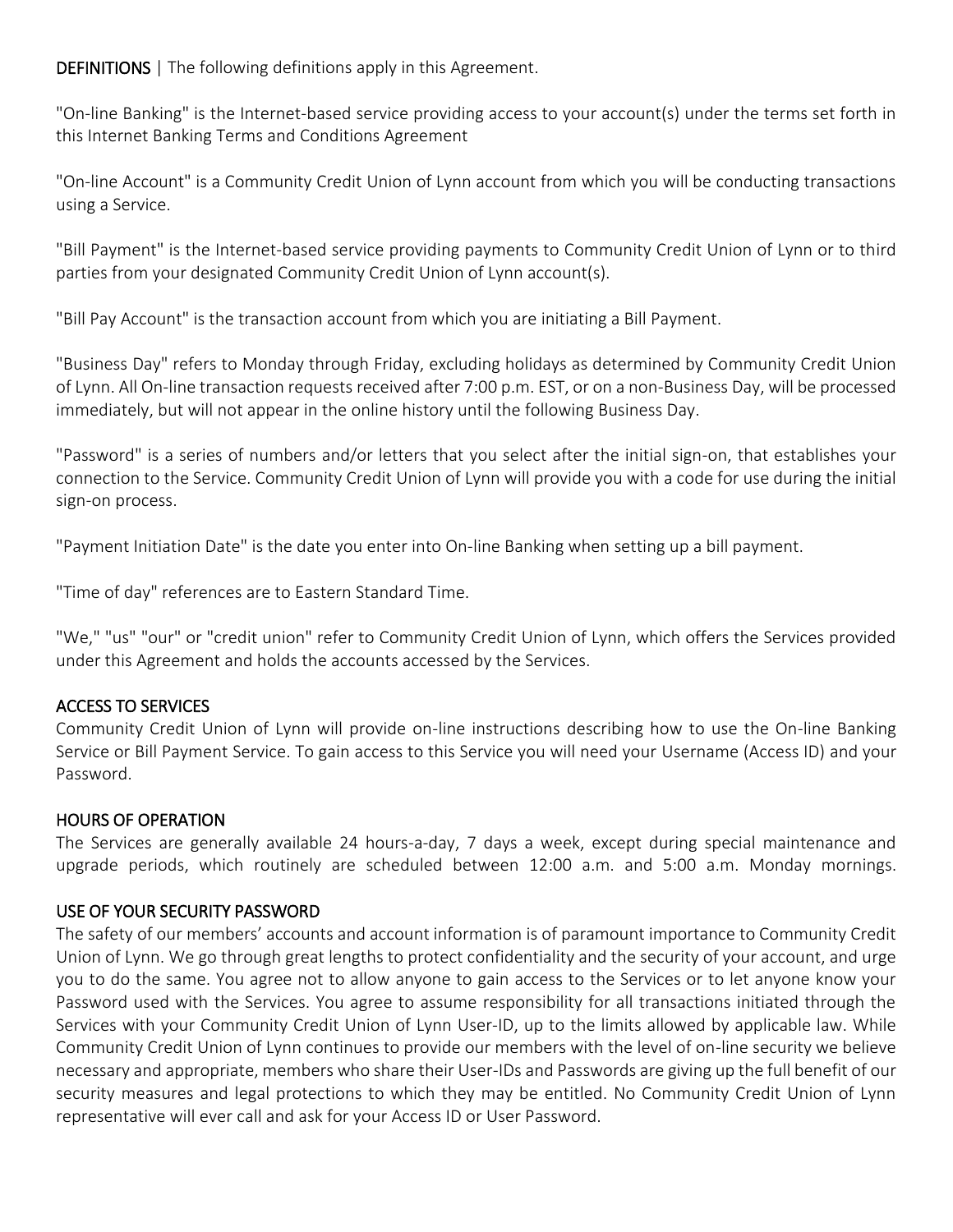### IF YOUR PASSWORD HAS BEEN LOST OR STOLEN

If your Password has been lost or stolen, call Community Credit Union of Lynn immediately at 800-862-7009, during regular business hours. Telephoning Community Credit Union of Lynn is the best way of minimizing your losses. You may also restore the security of your Service by immediately changing your Password. If you believe your Password has been lost or stolen and you notify us within two Business Days after you learn of the loss or theft, you can lose no more than \$50.00 if someone uses your Password to conduct unauthorized electronic funds transfers without your permission. If you do NOT notify us within two Business Days after you learn of the loss or theft of your Password, and we can prove we could have stopped someone from using your Password to conduct unauthorized electronic funds transfers without your permission if you had told us, you could lose as much as \$500.00.

## BANKING TRANSACTIONS WITH ON-LINE BANKING

In addition to viewing account information, you may use On-line Banking to conduct the following transactions:

Transfer funds among your linked checking, savings, money market, loan and line of credit accounts.

NOTE: Because regulations require Community Credit Union of Lynn to limit pre-authorized transfers (including On-line Banking transfers), the following limitations apply:

- Statement Savings Account-- You can make no more than six (6) transfers per statement period by preauthorized or automatic transfer, or by telephone or On-line Banking.
- Money Market Savings Account-- You can make no more than six (6) transfers per statement period by pre-authorized or automatic transfer or by telephone or On-line Banking, and no more than three (3) of these may be by check, draft or debit card.
- \* Initiate bill payments.

New services may be introduced for On-line Banking from time to time. Community Credit Union of Lynn will notify you of the existence of these new services. By using these services when they become available, you agree to be bound by the rules that will be made available to you concerning these services.

### BILL PAYMENT SERVICE

The Bill Payment Service permits you to use your Internet-enabled device to direct payments from your designated on-line Bill Pay Account to third parties you wish to pay and who accepts Bill Payment Services.

Through the Bill Payment Service, you can pay bills from your Bill Pay Account to:

- Business Payees-- any business, merchant, or professional that generates a bill or invoice for products or services provided to you on your behalf and that has an address we can verify
- \* Individual Payees-- payments made to individuals, family, or friends for non-business purposes.

You may set up the following types of bill payments:

- Single Payments-- a payment to be made to a payee one time
- Recurring Payments-- payments of fixed amounts to a single payee at recurring intervals (e.g., weekly, biweekly, monthly, bi-monthly, quarterly, annually or semi-annually).

All payments you make will be deducted from the account that you designate as your Bill Pay Account on the Payment Initiation Date. Any payments you wish to make through this Service must be payable in U.S. dollars to a payee located in the continental United States. We reserve the right to restrict or limit the number of transactions processed through this Service from time to time. Further, we reserve the right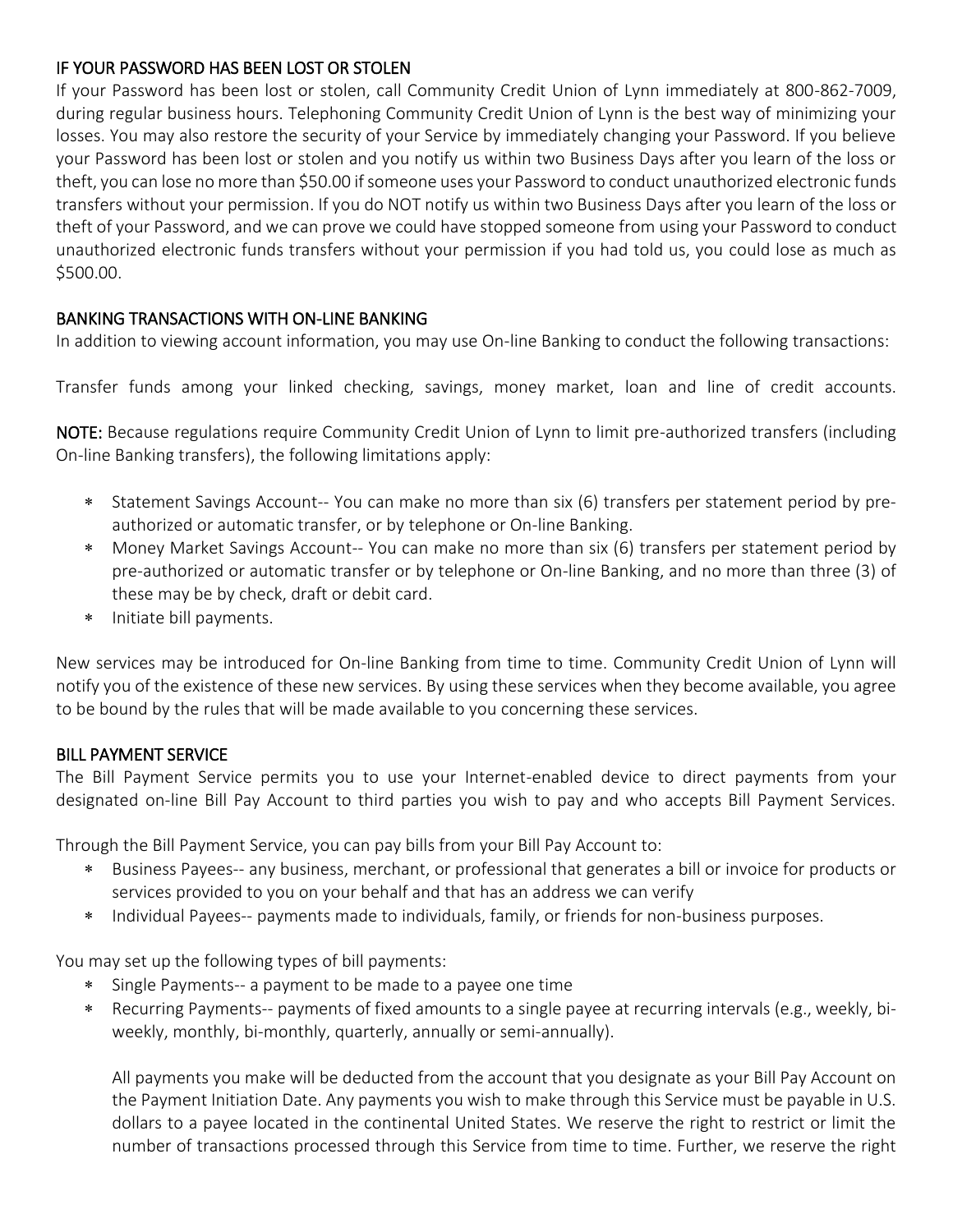to check your credit history at enrollment and obtain follow up credit history reports at a later date.

You should not use the Bill Payment Service to make payments to settle securities purchases, payments to interest bearing accounts, tax payments, or court ordered payments (e.g., alimony or child support payments). Payments, additional fees, fines, penalties or other losses associated with payments to these payees that are delayed or improperly addressed or credited are your sole responsibility.

Funds must be available in your Bill Pay Account, including overdraft lines of credit, on the scheduled Payment Initiation Date. If the Payment Initiation Date falls on a non-Business Day (i.e., Saturday, Sunday or holiday), funds must be available in your Bill Pay Account the following Business Day (i.e., Monday). After funds are withdrawn from your Bill Pay Account to make a payment, we may make the payment either by transferring funds electronically to the payee or by mailing the payee a check.

If your Bill Pay Account does not have sufficient available funds to make a payment as of the Payment Initiation Date, the payment will be canceled and no further attempt will be made by Community Credit Union of Lynn to make the transfer or payment. Community Credit Union of Lynn will attempt to notify you by e-mail or U.S. Postal Mail, but Community Credit Union of Lynn shall have no obligation or liability if it does not complete a transfer or payment because there are insufficient available funds in your account to process a transaction. In all cases, you are responsible for either making alternate arrangements for the payment or rescheduling the payment through the Bill Payment Service. In the case of recurring payments, only the payment currently scheduled will be canceled. Recurring payments scheduled for future dates will not be affected. In the event you have sufficient funds to make some, but not all, of the bill payments scheduled for a particular payment date, Community Credit Union of Lynn may use such method as Community Credit Union of Lynn, in its sole discretion, may elect in determining which payments to complete.

You must schedule the Payment Initiation Date at least four (4) Business Days before any Payment Due Date (that is, the due date shown on your invoice or provided in your agreement with the payee, not taking into account any applicable grace period). If you do not, you will be fully responsible for all late fees, finance charges or other action taken by the payee. If the actual due date falls on a non-Business Day, you must select a scheduled payment date that is at least one (1) Business Day prior.

If the session during which you schedule a payment or transfer ends by 7:00 p.m. EST, Community Credit Union of Lynn will be considered to have received it on that day. Otherwise, it will be considered received the following Business Day. For all entries made using the service, the time recorded by the On-line Banking service controls.

You may cancel or change a scheduled payment by using the payment screens in the Bill Payment Service. Payments must be changed or canceled using the Bill Payment Service prior to 7:00 p.m. EST on the Business Day the transaction will be initiated. If you ask us to cancel a payment after it is issued and we agree to do so, we will charge you a stop payment fee to stop the bill payment. Stop payment orders, whether oral, written, or electronic, will be in effect for a period of six months. If requested by Community Credit Union of Lynn, you will confirm any stop payment order in writing within 14 days. After six months, any stop payment will terminate and must be renewed to continue in effect. Community Credit Union of Lynn may pay any item that is presented following the lapse of any stop payment order.

#### BILL PAYMENT GUARANTEE

Community Credit Union of Lynn reserves the right to refuse any transaction if the Credit Union believes such refusal is necessary for security reasons, without any liability for damages or fees. However, if we do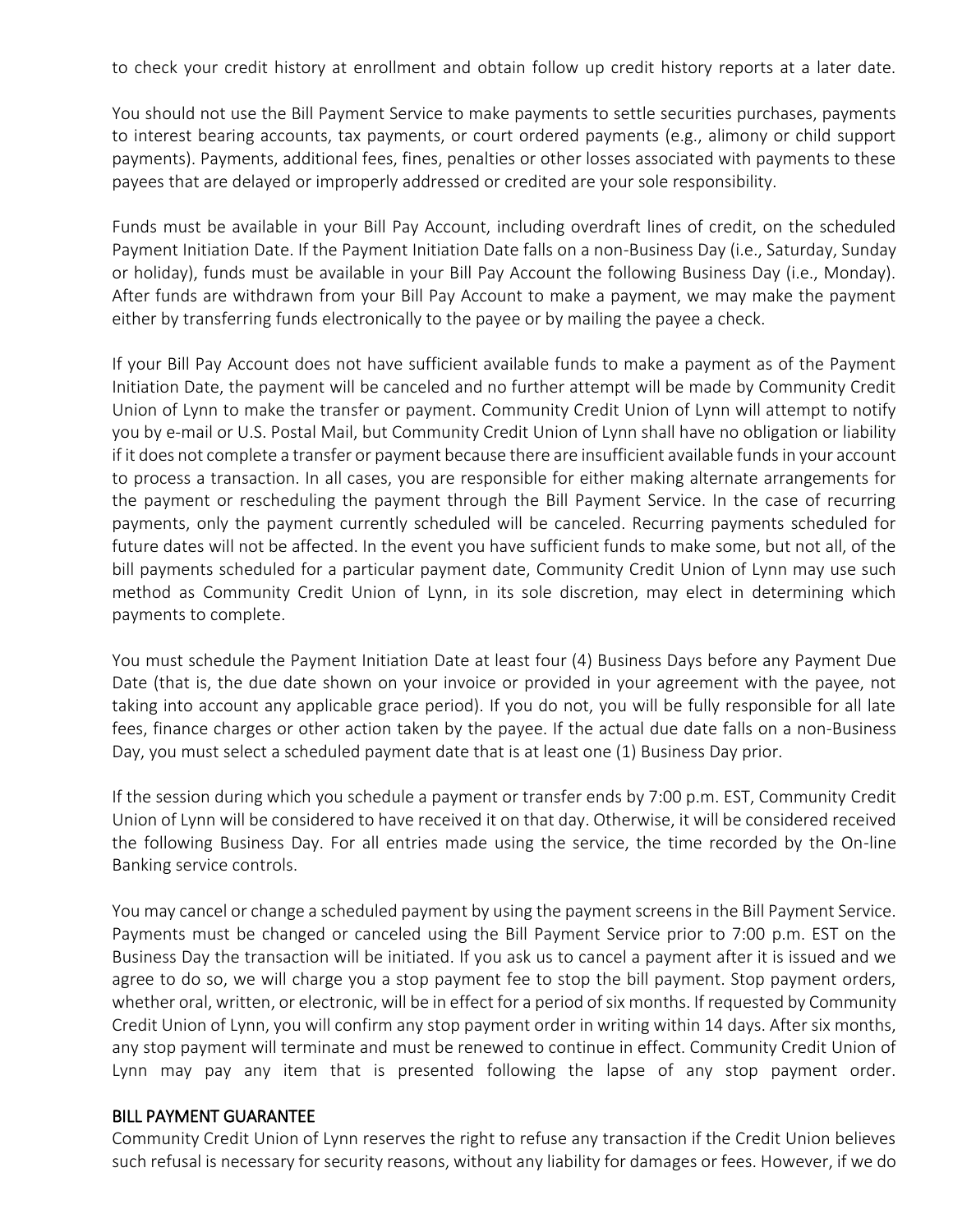not properly complete a transfer to or from your account on time or in the correct amount according to our agreement with you, we will reimburse you for any late payment fees or penalties you are charged up to a maximum of \$50.00 per scheduled payment. In order for you to be eligible for reimbursement, you must meet each of the following conditions:

- You must properly schedule the payment to be initiated on a date at least four (4) Business Days prior to the bill's actual due date. This means that you must initiate a Single Payment before 7:00 p.m. Eastern Standard Time on a Business Day at least four (4) days prior to the bill's actual due date. For recurring payments, this means that you must allow additional time for months in which weekends or holidays reduce the number of Business Days between the recurring Payment Initiation Date and the bill's actual due date.
- You must provide us with the correct Payee name, address, phone number and account information, and with the correct payment amount.
- On the Payment Initiation Date your checking account must contain sufficient available funds, including overdraft lines of credit, to complete the payment.
- The late payment fee or penalty, or the method of its calculation, must be published by the payee prior to the bill's actual due date.
- The Service will not process any payments less than \$1.00 or greater than \$99,999.99
- You can schedule a Payment Due Date up to a year in advance.

### NOTIFI & ALERTS

Alerts. Your enrollment in Community Credit Union of Lynn Online Banking and/or Mobile Banking (the "Service") includes enrollment to receive transaction alerts and notifications ("Alerts"). Alerts are electronic notices from us that contain transactional information about your Community Credit Union of Lynn account(s). Alerts are provided within the following categories:

- Mandatory Alerts provide you with important account notifications, such as information about changes to your Online Banking password, PIN, or login information. You do not have the option to suppress these Mandatory Alerts.
- Account Alerts provide you with notification of important account activities or when certain changes are made to your Service accounts, such as scheduled payments made, scheduled payments cancelled and mobile deposits. These Alerts are automatically activated for you. Although you may suppress these Account Alerts, we strongly recommend that you do not do so because they provide important information related to your Service accounts.
- Additional Alerts must be activated by you to be enabled. These Additional Alerts can be accessed from the Alerts menu within Community Credit Union of Lynn Online Banking and Alerts menu within Community Credit Union of Lynn Mobile Banking.

Account Alerts and Additional Alerts must be managed and/or added online through the Service. You cannot maintain all Alerts though your mobile device. We may add new Alerts from time to time, or cancel old Alerts.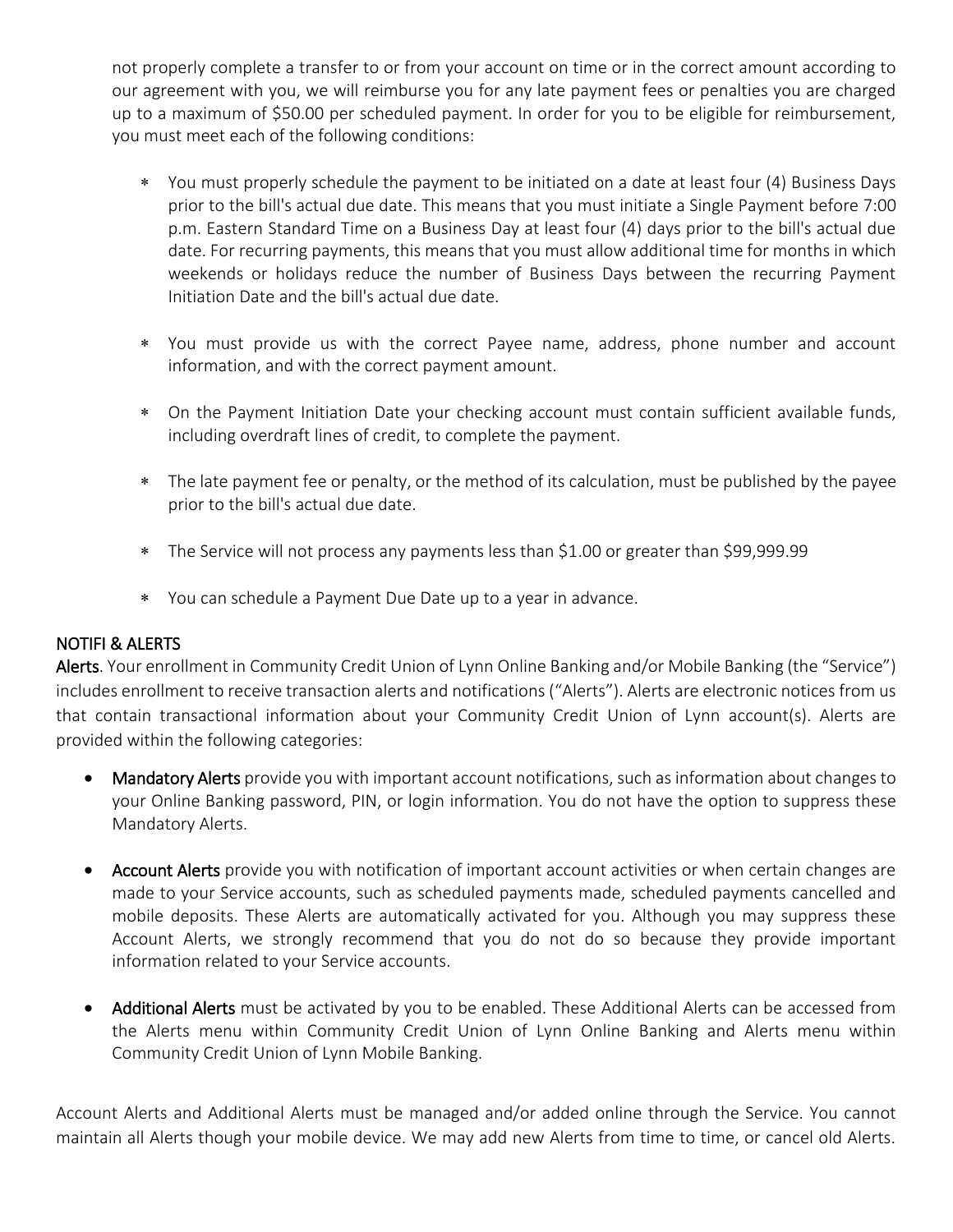We usually notify you when we cancel Alerts, but are not obligated to do so. Community Credit Union of Lynn reserves the right to terminate its Alerts service at any time without prior notice to you.

Methods of Delivery. We may provide Alerts through one or more channels ("EndPoints"): (a) a mobile device, by text message, (b) a mobile device, by push notification; (c) an email account, by an e-mail message; or (d) your Community Credit Union of Lynn Online Banking message in-box, by an e-mail message. You agree to receive Alerts through these EndPoints, and it is your responsibility to determine that each of the service providers for the EndPoints described in (a) through (c) above supports the email, push notification, and text message Alerts provided through the Alerts service. Please be advised that text or data charges or rates may be imposed by your EndPoint service provider. Alert frequency varies by account and preferences. You agree to provide us a valid mobile phone number or email address so that we may send you Alerts. If your email address or your mobile device's number changes, you are responsible for informing us of that change. Your Alerts will be updated to reflect the changes that you communicate to us with regard to your primary and secondary email addresses or mobile device number.

Alerts via Text Message. To stop Alerts via text message, text "STOP" to 48179 at anytime. Alerts sent to your primary email address will be unaffected by this action. To restore Alerts on your mobile phone, just visit the Alerts tab in Community Credit Union of Lynn Online Banking and click the box next to your mobile number for the Alerts you'd like to receive again. For help with SMS text alerts, text "HELP" to 48179. In case of questions please contact customer service at 800.862.7009. Our participating carriers include (but are not limited to) AT&T, SprintPCS, T-Mobile®, U.S. Cellular®, Verizon Wireless, MetroPCS.

Limitations. Community Credit Union of Lynn provides Alerts as a convenience to you for information purposes only. An Alert does not constitute a bank record for the deposit or credit account to which it pertains. We strive to provide Alerts in a timely manner with accurate information. However, you acknowledge and agree that your receipt of any Alerts may be delayed or prevented by factor(s) affecting your mobile phone service provider, internet service provider(s) and other factors outside Community Credit Union of Lynn's control. We neither guarantee the delivery nor the accuracy of the contents of each Alert. You agree to not hold Community Credit Union of Lynn, its directors, officers, employees, agents, and service providers liable for losses or damages, including attorneys' fees, that may arise, directly or indirectly, in whole or in part, from (a) a non-delivery, delayed delivery, or the misdirected delivery of an Alert; (b) inaccurate or incomplete content in an Alert; or (c) your reliance on or use of the information provided in an Alert for any purpose.

Alert Information. As Alerts delivered via SMS, email and push notifications are not encrypted, we will never include your passcode or full account number. You acknowledge and agree that Alerts may not be encrypted and may include your name and some information about your accounts, and anyone with access to your Alerts will be able to view the contents of these messages.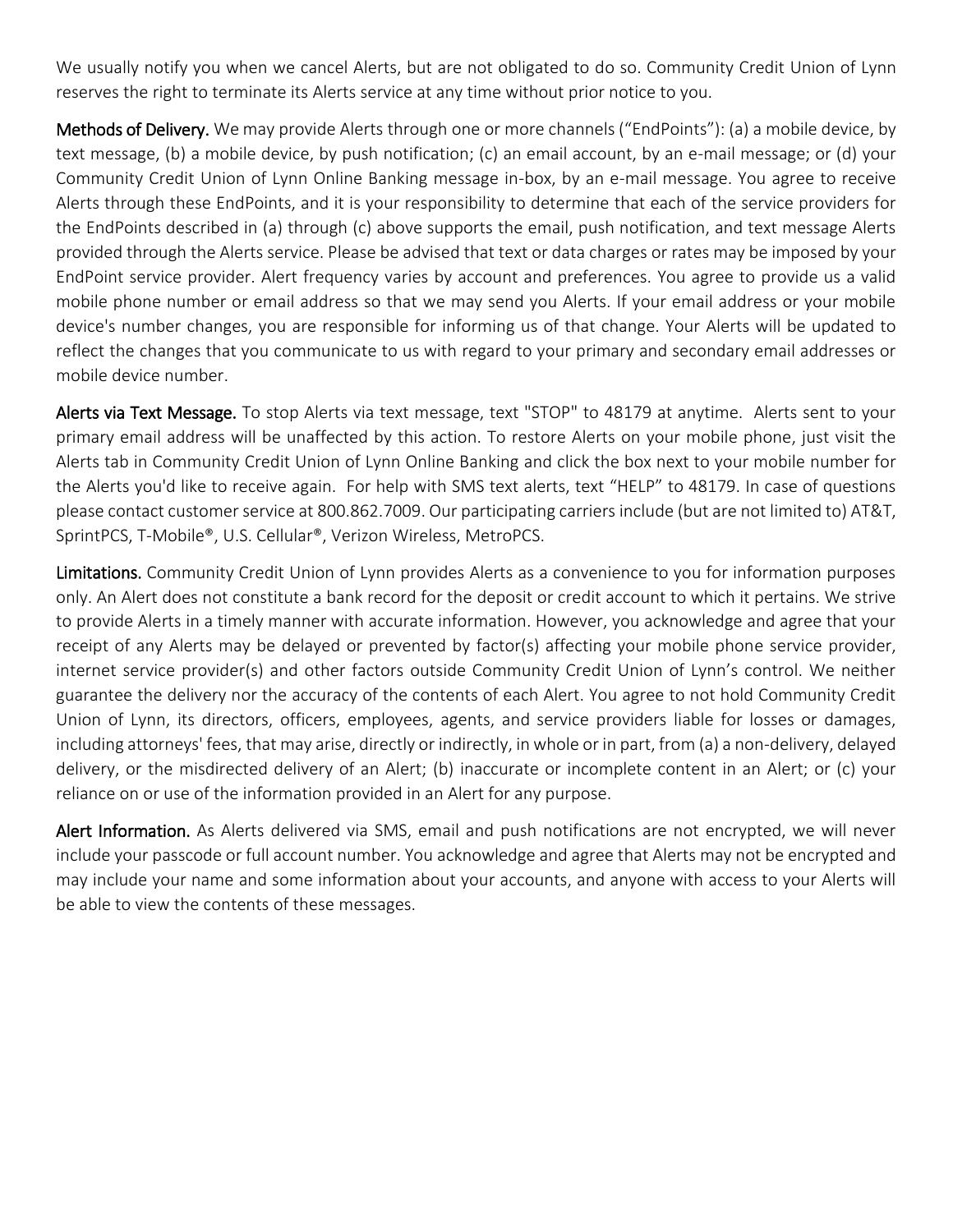## **STATEMENTS**

You will continue to receive your regular account statement either monthly or quarterly, depending on the type of account.

### IF YOUR STATEMENT SHOWS TRANSFERS THAT YOU DID NOT MAKE

If your statement shows transfers that you did not make, notify Community Credit Union of Lynn immediately at (800) 862-7009, or write a letter and send it to:

Community Credit Union Attention: Member Service 1 Andrew Street Lynn, MA 01901

If you do not notify Community Credit Union of Lynn within sixty (60) days after the statement was mailed to you, you may not recover any money lost after the sixty (60) days which would not have been lost if Community Credit Union of Lynn had been notified in time.

## ERRORS AND QUESTIONS

In case of errors or questions regarding an On-line Banking or Bill Payment transaction, you may call Community Credit Union of Lynn at 800-862-7009, or write a letter and send it to:

Community Credit Union Attention: Member Service 1 Andrew Street Lynn, MA 01901

We must hear from you at the specified telephone number or address no later than sixty (60) calendar days after we sent you the first statement on which the problem or error appeared. We will need:

- Your name and account number
- A description of the error or the transfer in question, and an explanation concerning why you believe it is an error or need more information.
- The dollar amount of the suspected error
- The date on which it occurred.

If the report is made orally, we may require that you send the complaint or question in writing within ten (10) Business Days from your initial contact. We will notify you with the results of the investigation within ten (10) Business Days after you contact us and will correct any error promptly. If more time is needed, however, we may, at our sole discretion, take up to forty-five (45) calendar days to investigate a complaint or question. If this occurs, we will credit your account within ten (10) Business Days for the amount you think is in error. This will allow you to use the money during the time it takes us to complete our investigation. If your complaint or question is not received in writing within ten (10) Business Days from your original contact, we may not credit your account until the investigation is completed.

If your notice of error concerns a transaction that occurred during the first 30 days after the first deposit to the account was made, the applicable time periods are 20 Business Days in place of 10 Business Days and 90 calendar days in place of 45 calendar days.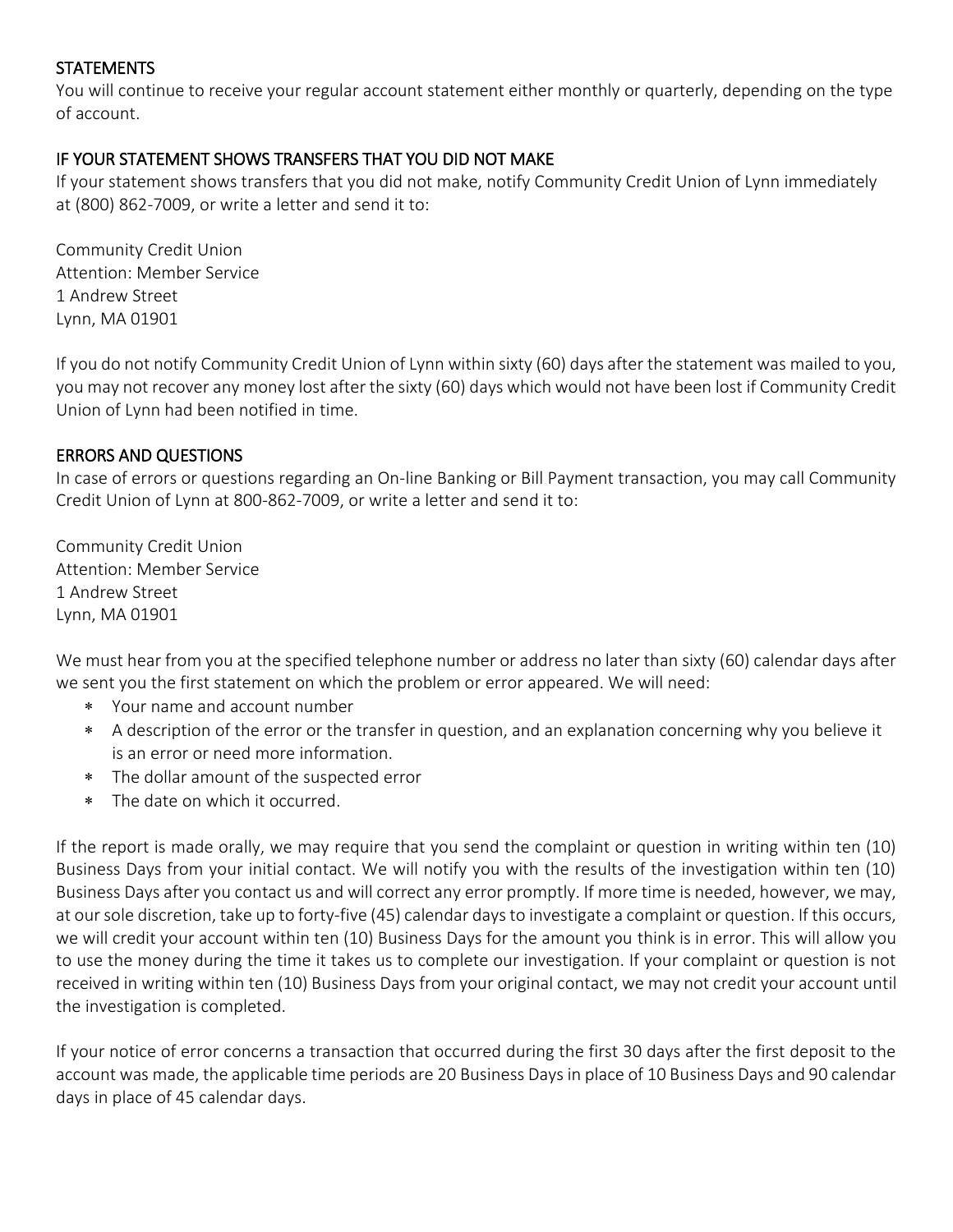If we determined that no error occurred, we will send you a written notice within three (3) Business Days. You may request copies of the documents that were used in the investigation.

You agree that Community Credit Union of Lynn may respond to you by e-mail with regard to any claim of unauthorized electronic fund transfer related to the Service. Any such electronic mail sent to you by Community Credit Union of Lynn shall be considered received within three (3) Business Days of the date sent by Community Credit Union of Lynn, regardless of whether or not you sign on to the Service within that time frame.

### LIMIT OF COMMUNITY CREDIT UNION OF LYNN'S RESPONSIBILITY

Community Credit Union of Lynn agrees to make reasonable efforts to ensure full performance of On-line Banking. Community Credit Union of Lynn will be responsible for acting only on those instructions sent through On-line Banking that are actually received, and cannot assume responsibility for circumstances over which the credit union has no direct control. This includes but not limited to, the failure or malfunctions in communication facilities, which may affect the accuracy or timeliness of messages you send. Community Credit Union of Lynn is not responsible for any losses should you give incorrect instructions, or if your payment instructions are not given sufficiently in advance to allow for timely payment or delays in mail service.

Any information you receive from Community Credit Union of Lynn is believed to be reliable. However, it can only be provided on a best-efforts basis for your convenience and is not guaranteed. Community Credit Union of Lynn is not liable for any deficiencies in the accuracy, completeness, availability, or timeliness of such information, or for any investment or other decision made using this information.

Community Credit Union of Lynn is not responsible for any fees incurred for Internet access, or for any computer virus or related problems that may be attributable to services provided by any Internet access service provider.

You are responsible for obtaining, installing, maintaining, and operating all computer hardware and software necessary for performing On-line Banking. Community Credit Union of Lynn will not be responsible for any errors or failures from the malfunction or failure of your hardware or software.

The limit of Community Credit Union of Lynn's liability shall be as expressly set forth herein. Under no circumstances will Community Credit Union of Lynn be liable in contract, tort, or otherwise for any special, incidental, or consequential damages, whether or not foreseeable. By consenting to use the Services, you agree to waive any and all right to any of the aforesaid, and you acknowledge that the limit of your remedy is as otherwise expressly set forth herein.

### COMMUNITY CREDIT UNION OF LYNN'S RESPONSIBILITY

Community Credit Union of Lynn will be responsible for your actual losses if they were directly caused by our failure to:

- Complete an Electronic Funds Transfer as properly requested
- Cancel an Electronic Funds Transfer as properly requested.
- However, we will not be responsible for your losses if:
- Through no fault of Community Credit Union of Lynn, you do not have enough money in your account to make the transfer
- Through no fault of Community Credit Union of Lynn, the transaction would have caused you to exceed your available credit
- Circumstances beyond our control (e.g., fire, flood, power outage, mail delivery delays, equipment or technical failure or breakdown) prevent the transfer, despite reasonable precautions that we have taken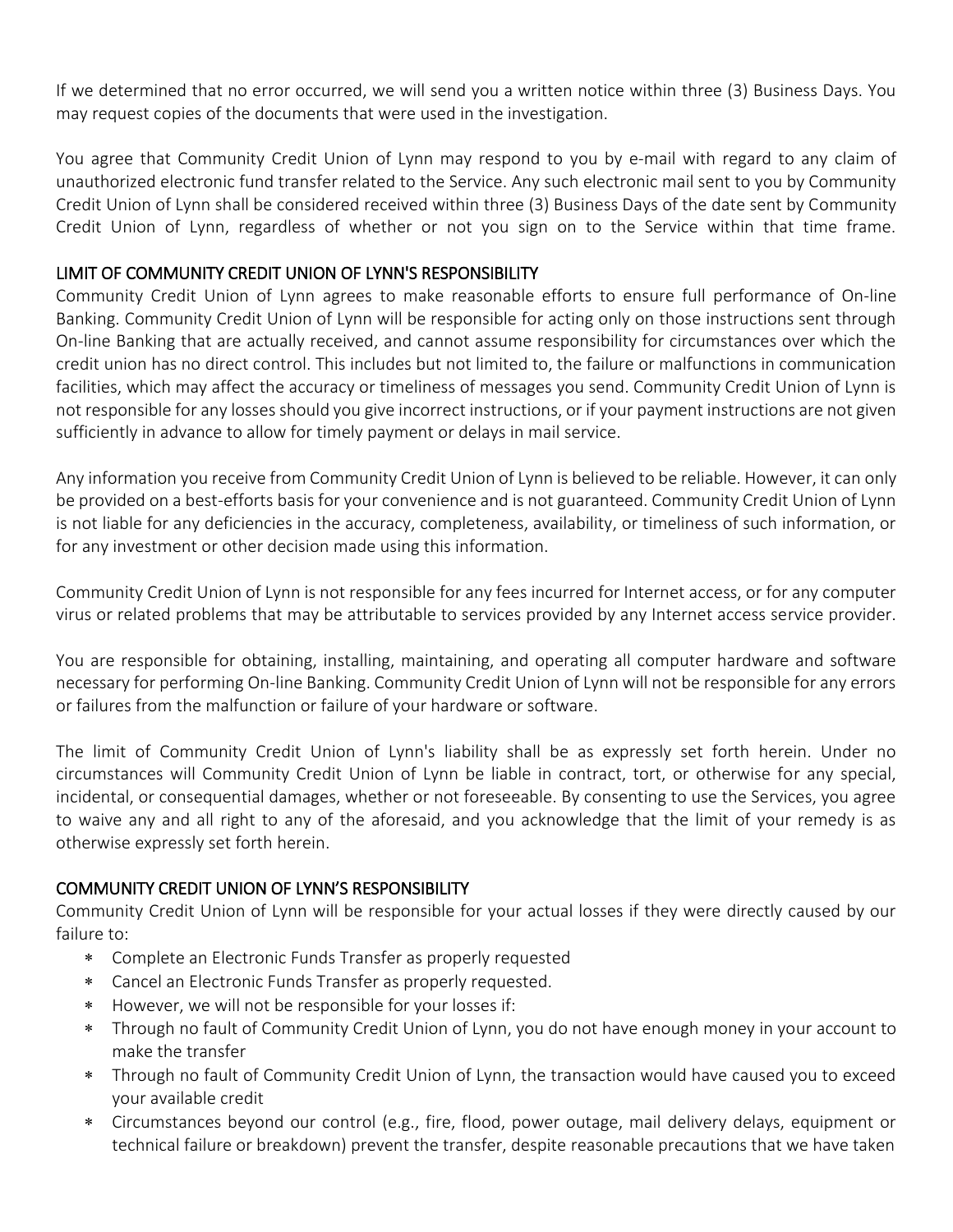- There is a hold on your account, or if access to your account is blocked in accordance with banking policy
- Your funds are subject to legal process or other encumbrance restricting the transfer
- Your transfer authorization terminates by operation of law
- You believe someone has accessed your accounts without your permission and you fail to notify Community Credit Union of Lynn immediately
- You have not properly followed the scheduling instructions, included in this Agreement, to make a transfer or the Payee refuses the Service.
- For the failure of any payee to correctly account for or credit the payment in a timely manner
- We have received incomplete or inaccurate information from you or a third party involving the account or transfer.
- For changes to the payee's address or account number (unless you have advised us of the change within three (3) Business Days in advance)
- We have a reasonable basis for believing that unauthorized use of your Password or account has occurred or may be occurring, or if you default under this Agreement, the Deposit Account Agreement, a credit agreement, or any other agreement with us, or if we or you terminate this Agreement.
- There may be other exceptions stated in this agreement and in other agreements with you. In no event shall we be liable for damages in excess of your actual loss due to our failure to complete a transfer, and we will not be liable for any incidental or consequential damages.
- If any of the circumstances listed above shall occur, we shall assist you with reasonable efforts in taking appropriate corrective action to reprocess the transactions that may not have been completed or to correct incorrect transactions that have been processed.

# ELECTRONIC MAIL (EMAIL)

If you send Community Credit Union of Lynn an electronic mail message through the Service, Community Credit Union of Lynn will be deemed to have received it on the following Business Day. Emails will be answered within a reasonable timeframe.

You should not rely on electronic mail if you need to communicate with Community Credit Union of Lynn immediately (e.g., if you need to report an unauthorized transaction from one of your accounts, or if you need to stop a payment that is scheduled to occur).

You agree that Community Credit Union of Lynn may respond to you by electronic mail with regard to any matter related to the Service, including responding to any claim of unauthorized electronic funds transfer that you make. Any such electronic mail sent to you by Community Credit Union of Lynn shall be considered received within three (3) days of the date sent by Community Credit Union of Lynn, regardless of whether or not you sign on to the Service within that time frame.

### OTHER AGREEMENTS

In addition to this Agreement, you and Community Credit Union of Lynn agree to be bound by and comply with the requirements of the agreements applicable to each of your On-line Accounts. Your use of the On-line Banking service or the Bill Payment Service is your acknowledgment that you have received these agreements and intend to be bound by them. You should review other disclosures received by you when you open your accounts at Community Credit Union of Lynn, including the charges that may be imposed for electronic funds transfers or the right to make transfers listed in the fee schedules accompanying those disclosures and the fee schedule at the end of this Agreement. We will automatically deduct any fees related to this Service from your Bill Pay Account each month. All terms and conditions of the disclosures provided to you at account opening, including but not limited to, the Truth in Savings, Regulation E Disclosure, Depositor's Agreement and Terms and Conditions apply to this Service.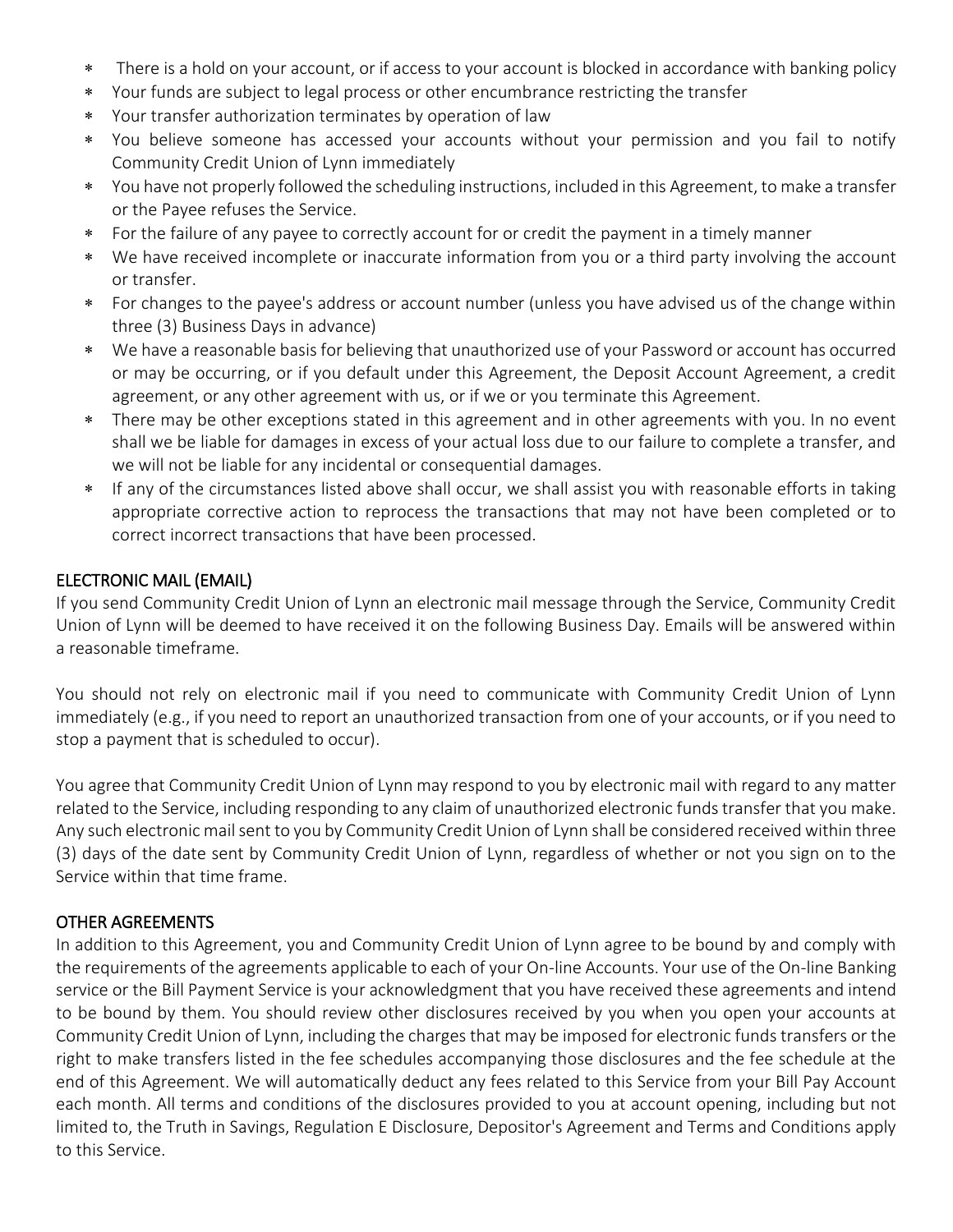### MODIFICATIONS TO THIS AGREEMENT

Community Credit Union of Lynn may modify the terms and conditions applicable to either Service from time to time upon mailing or delivering a notice of the modifications to you at the address shown on our account records, and the revised terms and conditions shall be effective at the earliest date allowed by applicable law. We may send any notice to you via electronic mail and you will have been deemed to receive it three (3) days after it is sent. We reserve the right to terminate this Agreement and your use of the Services in whole or in part at any time without prior notice.

### DISCLOSURE OF INFORMATION TO THIRD PARTIES/ PRIVACY POLICY

A copy of Community Credit Union of Lynn's Consumer Privacy Statement is available upon request at any of our branches, or can be mailed to you upon request by calling Community Credit Union at 800-862-7009, or writing a letter and sending it to:

Community Credit Union Attention: Member Service 1 Andrew Street Lynn, MA 01901

You can also access our Policy online by clicking on the Privacy Policy icon on the [www.myccu.org](http://www.myccu.org/) Website.

## INACTIVITY / TERMINATION

You are responsible for complying with all the terms of this Agreement and with the terms of the agreement governing the deposit accounts which you access using electronic banking services. We can terminate your Online Banking privileges (including the Bill Payment Service) under this Agreement without notice to you for any reason; or if you do not pay any fee required by this Agreement when due, if you do not comply with the Agreement governing your deposit or loan accounts, or your accounts are not maintained in good standing. We will promptly notify you if we terminate this Agreement or your use of the services for any other reason.

If you are not paying a monthly service charge for the Service, we may convert your account to inactive status if you do not sign on to the Service or have any transaction scheduled through the Service during any consecutive 365 day period. If your account is considered inactive, you must contact us to have the Service activated before you will be able to schedule any transaction through the Service.

To cancel the On-line Banking and/or Bill Payment Service, you must notify Community Credit Union of Lynn. Your notification should include your name, address and the effective date to stop the service(s). When Bill Payment is terminated, any pre-scheduled bill payments made through On-line Banking will also be terminated. Your final charge for the Bill Payment Service will be assessed at the end of your statement cycle. You may notify Community Credit Union of Lynn by one of the following methods:

- By initiating a member inquiry through our Web site
- By calling (800) 862-7009
- By writing a letter and either sending it to:

Community Credit Union Attn: CIS Department 1 Andrew Street Lynn, MA 01901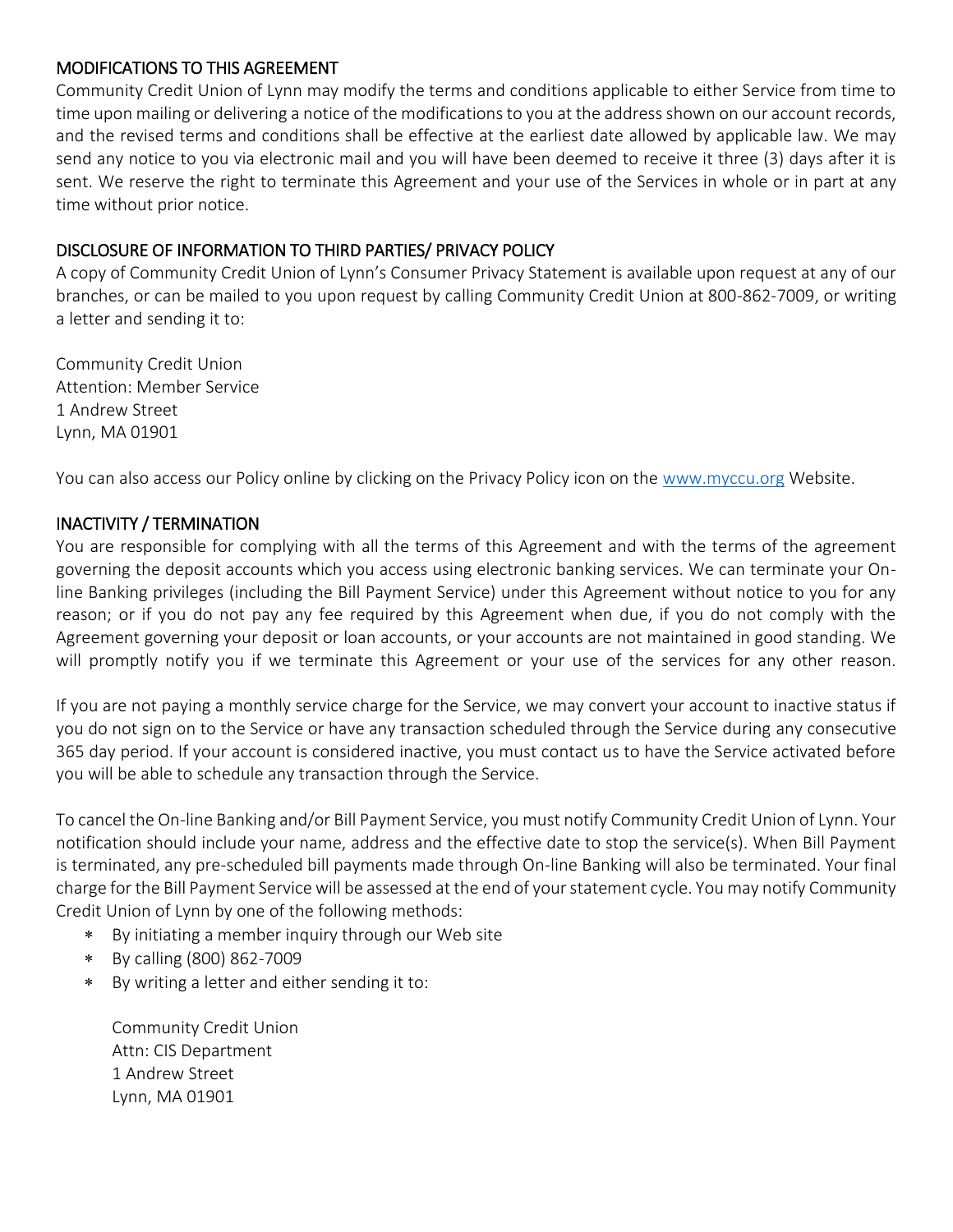### GOVERNING LAW

This Agreement is governed by the laws of the Massachusetts and applicable federal law(s).

#### FEE SCHEDULE

Community Credit Union of Lynn offers the benefits and convenience of the On-line Banking service to you at no monthly charge. Account research, stop payment charges and Bill Pay Services will be assessed at the rates published in Community Credit Union of Lynn's Miscellaneous Schedule Fees Brochure and deducted from your Bill Pay Account or another account you hold at Community Credit Union of Lynn.

These fees are subject to change. Community Credit Union of Lynn will notify you in writing regarding any fee changes at least thirty (30) days in advance of the effective date of these changes.

#### ACCOUNT TO ACCOUNT TRANSFER TERMS OF SERVICE

1. Introduction. This Account to Account Transfer Terms of Service document (hereinafter "Agreement") is a contract between you and Community Credit Union of Lynn (hereinafter "we" or "us") in connection with the Account to Account Transfer Service (as defined below) offered through our online banking site or mobile applications (the "Site"). This Agreement applies to your use of the Account to Account Transfer Service and the portion of the Site through which the Account to Account Transfer Service is offered.

2. Description of Account to Account Transfer Service. The Account to Account transfer service (the "Account to Account Transfer Service") enables you to transfer funds between your Account(s) that you maintain with us on the one hand, and your Account(s) that are maintained by other financial institutions, on the other hand.

#### 3. Definitions.

"Account" means a checking, money market or savings account that is either an Eligible Transaction Account or External Account, as applicable.

"ACH Network" means the funds transfer system, governed by the NACHA Rules, that provides funds transfer services to participating financial institutions.

"Affiliates" are companies related by common ownership or control.

"Business Day" is every Monday through Friday, excluding Federal Reserve holidays or other days that banks are legally closed.

"Eligible Transaction Account" is a transaction account from which your transfers will be debited, your Account to Account Transfer Service fees, if any, will be automatically debited, or to which transfers and credits to you will be credited, that is eligible for the Account to Account Transfer Service. An Eligible Transaction Account shall be limited to a checking, money market or savings account that you hold with us.

"External Account" is your account at another financial institution (i) to which you are transferring funds from your Eligible Transaction Account; or (ii) from which you are transferring funds to your Eligible Transaction Account.

"Payment Network" means a debit or credit network (such as the ACH Network or ACCEL / Exchange payment network) through which funds may be transferred.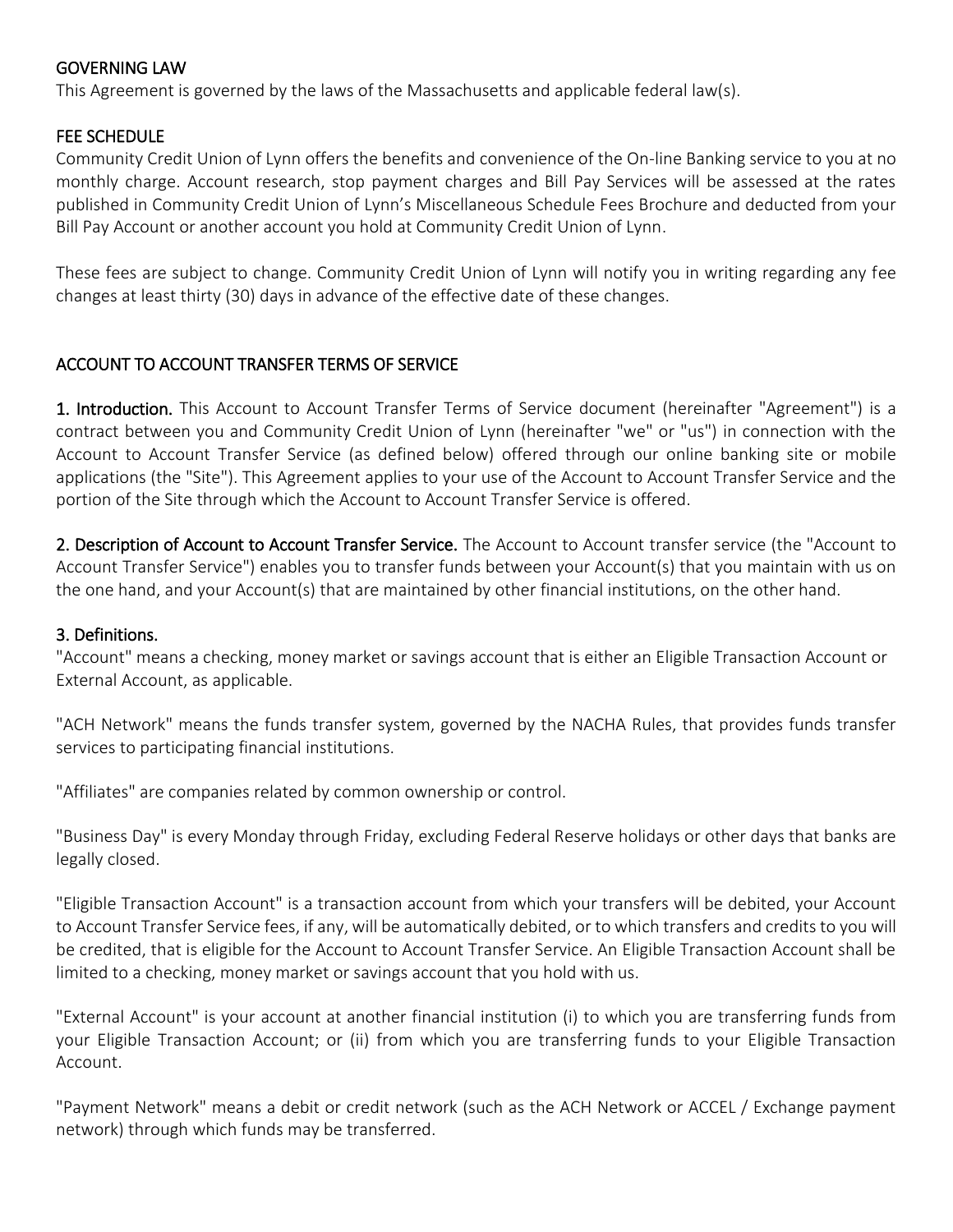"Service Provider" means companies that we have engaged (and their Affiliates) to render some or all of the Account to Account Transfer Service to you on our behalf.

"Transfer Instruction" is a specific information provided for a transfer to be made that you provide to the Account to Account Transfer Service for a transfer of funds.

4. Service Providers. We are offering you the Account to Account Transfer Service through one or more Service Providers that we have engaged to render some or all of the Account to Account Transfer Service to you on our behalf. However, notwithstanding that we have engaged such a Service Provider to render some or all of the Account to Account Transfer Service to you, we are the sole party liable to you for any payments or transfers conducted using the Account to Account Transfer Service and we are solely responsible to you and any third party to the extent any liability attaches in connection with the Account to Account Transfer Service. You agree that we have the right under this Agreement to delegate to Service Providers all of the rights and performance obligations that we have under this Agreement, and that the Service Providers will be third party beneficiaries of this Agreement and will be entitled to all the rights and protections that this Agreement provides to us.

## 5. Authorization and Processing.

- a. You represent and warrant that you are either the sole owner or a joint owner of the Eligible Transaction Account and the External Account and that you have all necessary legal right, power and authority to transfer funds between the Eligible Transaction Account and the External Account. If you are a joint owner of the Eligible Transaction Account, External Account, or both, then you represent and warrant that (i) you have been authorized by all of the other joint owners to operate such Accounts without their consent (including without limitation to withdraw or deposit any amount of funds to such Accounts or to even withdraw all funds from such Accounts); and (ii) we may act on your instructions regarding such Accounts without liability to such other joint owners. Further, you represent and warrant that the External Account is located in the United States.
- b. When we receive a Transfer Instruction from you, you authorize us to (i) debit your Eligible Transaction Account and remit funds on your behalf to the External Account designated by you and to debit your applicable Account as described below in Section 9 (Account to Account Transfer Service Fees and Additional Charges); or, as applicable, to (ii) credit your Eligible Transaction Account and remit funds on your behalf from the External Account designated by you and to debit your applicable Account as described below in Section 9 (Account to Account Transfer Service Fees and Additional Charges). You also authorize us to reverse a transfer from the applicable Account if the debit is returned from the other Account in the transaction for any reason, including but not limited to nonsufficient funds.
- c. We will use reasonable efforts to make all your transfers properly. However, we shall incur no liability if we are unable to complete any transfers initiated by you because of the existence of any one or more of the following circumstances:
	- 1. If, through no fault of ours, the Eligible Transaction Account or External Account does not contain sufficient funds to complete the transfer or the transfer would exceed the credit limit of your overdraft account;
	- 2. The Account to Account Transfer Service is not working properly and you know or have been advised by us about the malfunction before you execute the transaction;
	- 3. The transfer is refused as described in Section 10 (Refused Transfers) below;
	- 4. You have not provided us with the correct information, including but not limited to the correct Eligible Transaction Account or External Account information; and/or,
	- 5. Circumstances beyond our control (such as, but not limited to, fire, flood, network or system down time, issues with the financial institution(s), or interference from an outside force) prevent the proper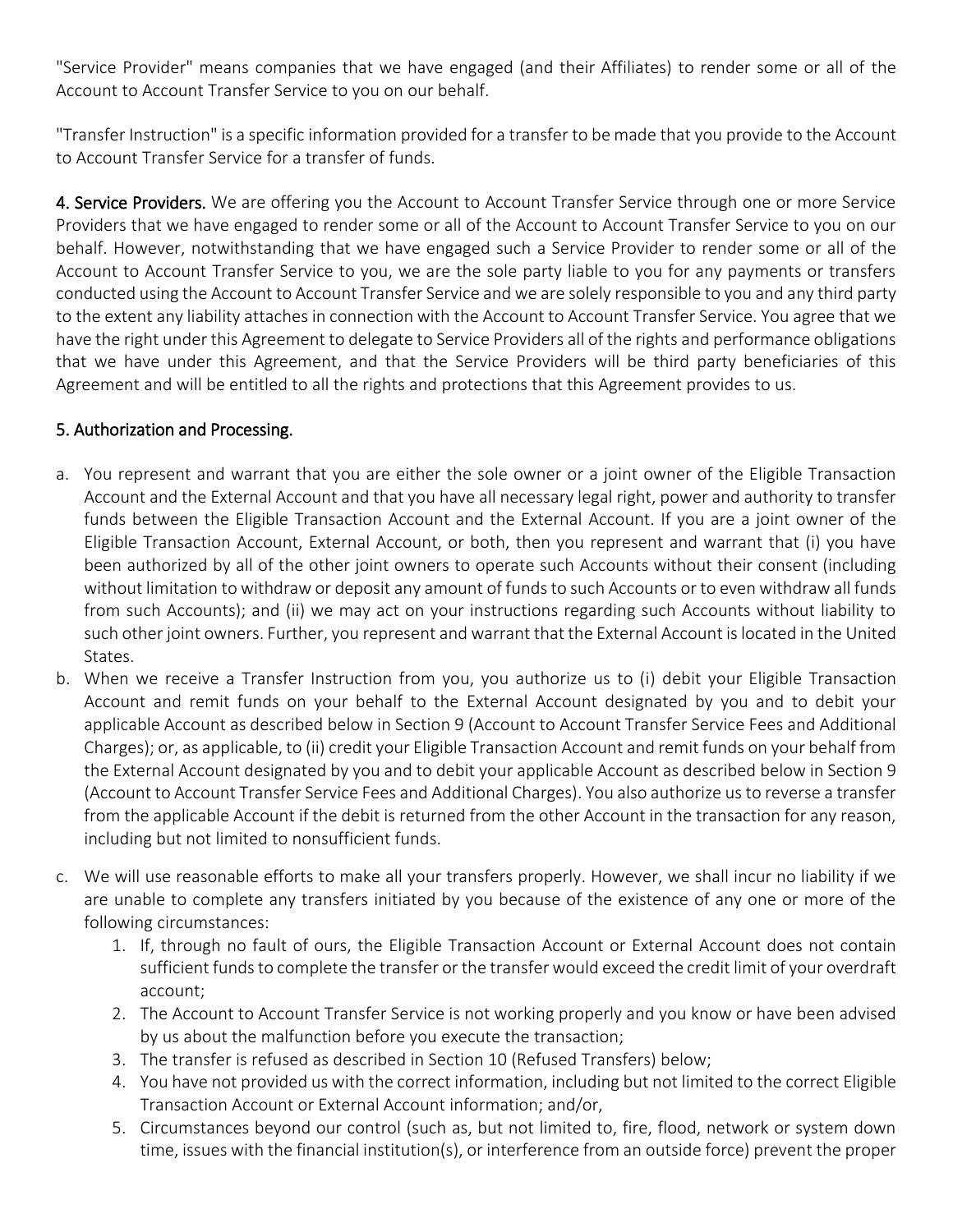execution of the transfer and we have taken reasonable precautions to avoid those circumstances.

d. It is your responsibility to ensure the accuracy of any information that you enter into the Account to Account Transfer Service, and for informing us as soon as possible if you become aware that this information is inaccurate. You may not use a P.O. Box as a postal address. We will make a reasonable effort to stop or recover a transfer made to the wrong Account once informed, but we do not guarantee such recovery and will bear no responsibility or liability for damages resulting from incorrect information entered by you.

6. Transfer Methods and Amounts. There are limits on the amount of money you can send or receive through our Account to Account Transfer Service. Your limits may be adjusted from time-to-time in our sole discretion. You may have the ability to log in to the Site to view your individual transaction limits. We or our Service Provider also reserve the right to select the method in which to remit funds on your behalf though the Account to Account Transfer Service, and in the event that your Eligible Transaction Account is closed or otherwise unavailable to us the method to return funds to you.

7. Transfer Cancellation Requests. You may cancel a transfer at any time until it begins processing (as shown in the Account to Account Transfer Service). We will, to the extent permitted by law, make reasonable attempts to return any unclaimed, refused, refunded, prohibited, or denied transfer to your Account that we debited for the funds transfer. If this is unsuccessful (for example, the Eligible Transaction Account has been closed) we will make reasonable attempts to otherwise return the funds to you.

8. Stop Transfer Requests. If you desire to stop any transfer that has already been processed, you must contact customer care for the Account to Account Transfer Service pursuant to Section 26 (Errors, Questions, and Complaints). Although we will make a reasonable effort to accommodate your request, we will have no liability for failing to do so. We may also require you to present your request in writing within fourteen (14) days. The charge for each request will be the current charge for such service as set out in the applicable fee schedule.

9. Account to Account Transfer Service Fees and Additional Charges. You are responsible for paying all fees associated with your use of the Account to Account Transfer Service. Applicable fees will be disclosed in the user interface for, or elsewhere within, the Account to Account Transfer Service or Site. Any applicable fees will be charged regardless of whether the Account to Account Transfer Service was used, except for fees that are specifically use-based. Use-based fees for the Account to Account Transfer Service will be charged against the Account that is debited for the funds transfer. There may also be charges for additional transactions and other optional services. You agree to pay such charges and authorize us to deduct the calculated amount from the applicable Eligible Transaction Account you hold with us or the Account that is debited for the funds transfer, depending on how such charges are described in the user interface for the Account to Account Transfer Service. Any financial fees associated with your standard deposit accounts will continue to apply. You are responsible for any and all telephone access fees and Internet service fees that may be assessed by your telephone and Internet service provider. Section 22 (Failed Or Returned Transfer Instructions) applies if you do not pay our fees and charges for the Account to Account Transfer Service, including without limitation if we debit the External Account for such fees, as described in this Section, and there are insufficient fees in the External Account; Section 22 (Failed Or Returned Transfer Instructions) should be interpreted as applying to the External Account, not just the Eligible Transaction Account, in such circumstances.

10. Refused Transfers. We reserve the right to refuse any transfer. As required by applicable law, we will notify you promptly if we decide to refuse to transfer funds.

11. Returned Transfers. In using the Account to Account Transfer Service, you understand transfers may be returned for various reasons such as, but not limited to, the External Account number is not valid. We will use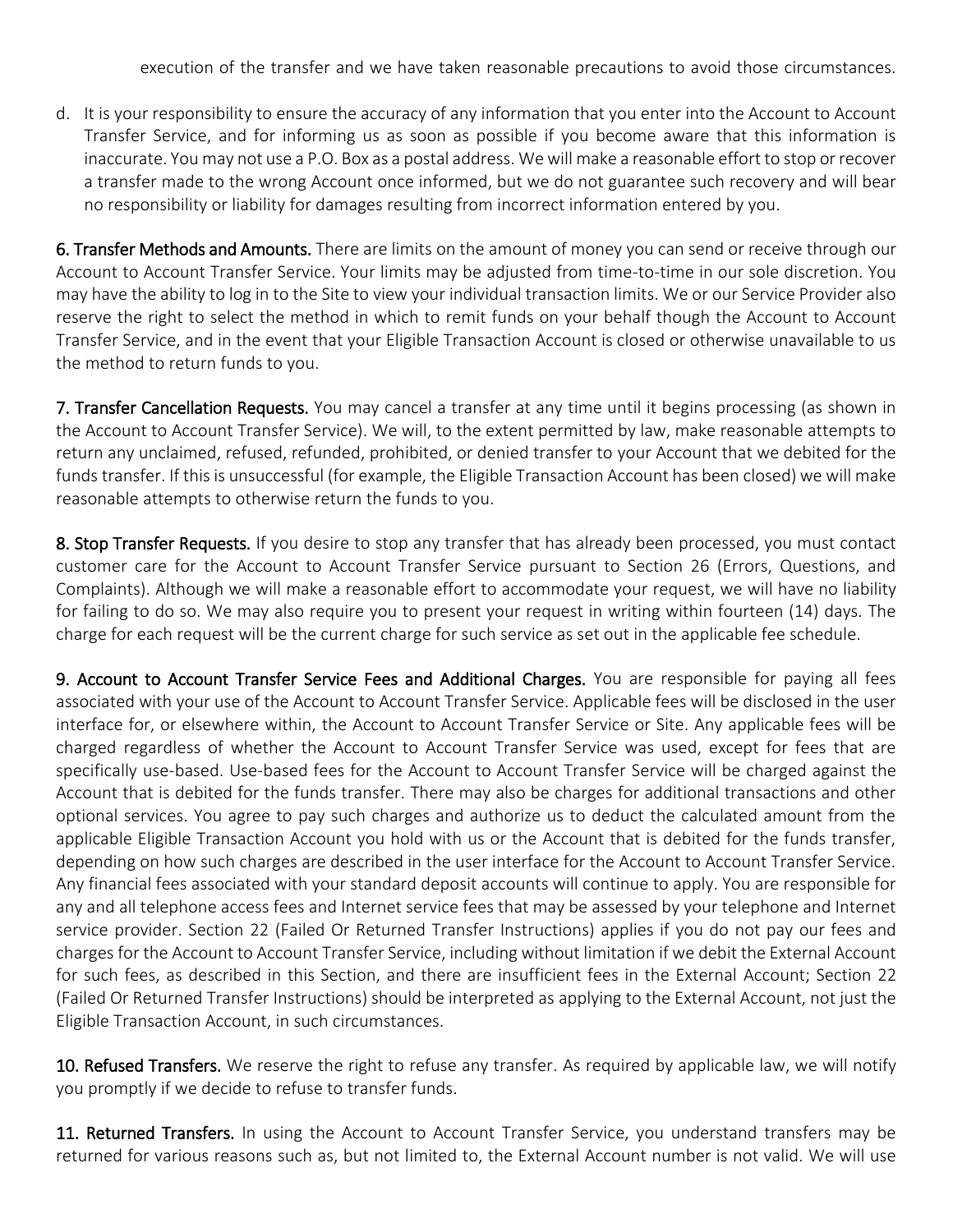reasonable efforts to research and correct the transfer to the intended Account or void the transfer and credit your Account from which you attempted to transfer funds. You may receive notification from us.

12. Notices to Us Regarding the Account to Account Transfer Service. Except as otherwise stated below, notice to us concerning the Site or the Account to Account Transfer Service must be sent by postal mail to: 1 Andrew St. Lynn, MA 01901. We may also be reached at 800-862-7009 for questions and other purposes concerning the Account to Account Transfer Service. We will act on your telephone calls as described below in Section 26 (Errors, Questions, and Complaints), but otherwise, such telephone calls will not constitute legal notices under this Agreement.

13. Notices to You. You agree that we may provide notice to you by posting it on the Site, sending you an inproduct message within the Account to Account Transfer Service, emailing it to an email address that you have provided us, mailing it to any postal address that you have provided us, or by sending it as a text message to any mobile phone number that you have provided us, including but not limited to the mobile phone number that you have listed in your Account to Account Transfer Service setup or customer profile. For example, users of the Account to Account Transfer Service may receive certain notices (such as notices of processed Transfer Instructions, alerts for validation and notices of receipt of transfers) as text messages on their mobile phones. All notices by any of these methods shall be deemed received by you no later than twenty-four (24) hours after they are sent or posted, except for notice by postal mail, which shall be deemed received by you no later than three (3) Business Days after it is mailed. You may request a paper copy of any legally required disclosures and you may terminate your consent to receive required disclosures through electronic communications by contacting us as described in Section 12 (Notices to Us Regarding the Account to Account Transfer Service) above. We reserve the right to charge you a reasonable fee not to exceed twenty dollars (\$20.00) to respond to each such request. We reserve the right to terminate your use of the Account to Account Transfer Service if you withdraw your consent to receive electronic communications.

14. Text Messages, Calls and/or Emails to You. By providing us with a telephone number (including a wireless/cellular, mobile telephone number and/or email address), you consent to receiving calls from us and our Service Providers at that number INCLUDING THOSE MADE BY USE OF AN AUTOMATIC TELEPHONE DIALING SYSTEM ("ATDS"), and/or emails from us for our everyday business purposes (including identity verification). You acknowledge and agree that such telephone calls include, but are not limited to, live telephone calls, prerecorded or artificial voice message calls, text messages, and calls made by an ATDS from us or our affiliates and agents. Please review our Privacy Policy for more information.

15. Receipts and Transaction History. You may view your transaction history by logging into the Account to Account Transfer Service and looking at your transaction history. You agree to review your transactions by this method instead of receiving receipts by mail.

16. Your Privacy; Privacy of Others. Protecting your privacy is very important to us. Please review our Privacy Policy in order to better understand our commitment to maintaining your privacy, as well as our use and disclosure of your information. If you receive information about another person through the Account to Account Transfer Service, you agree to keep the information confidential and only use it in connection with the Account to Account Transfer Service.

17. Eligibility. The Account to Account Transfer Service is offered only to individual residents of the United States who can form legally binding contracts under applicable law. Without limiting the foregoing, the Account to Account Transfer Service is not offered to minors unless the minor is using an Eligible Transaction Account in the name of the minor with a parent or guardian as a co-signor or guarantor. By using the Account to Account Transfer Service, you represent that you meet these requirements and that you agree to be bound by this Agreement.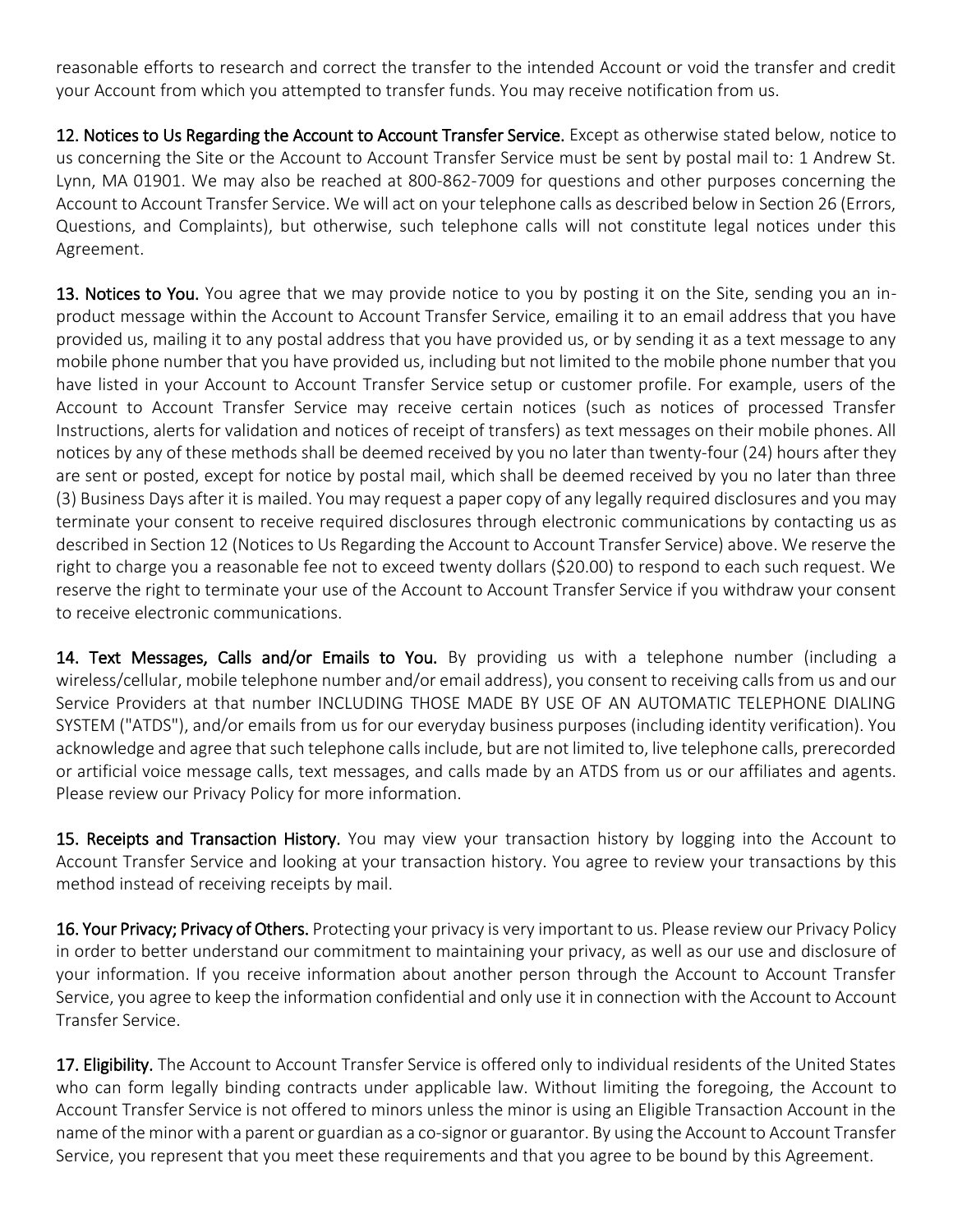18. Prohibited Transfers. The following types of transfers are prohibited through the Account to Account Transfer Service, and we have the right but not the obligation to monitor for, block, cancel and/or reverse such transfers:

- a. Transfers to or from persons or entities located in prohibited territories (including any territory outside of the United States); and
- b. Transfers that violate any law, statute, ordinance or regulation; and
- c. Transfers that violate the Acceptable Use terms in Section 19 (Acceptable Use) below; and
- d. Transfers related to: (1) tobacco products, (2) prescription drugs and devices; (3) narcotics, steroids, controlled substances or other products that present a risk to consumer safety; (4) drug paraphernalia; (5) ammunition, firearms, or firearm parts or related accessories; (6) weapons or knives regulated under applicable law; (7) goods or services that encourage, promote, facilitate or instruct others to engage in illegal activity; (8) goods or services that are sexually oriented; (9) goods or services that promote hate, violence, racial intolerance, or the financial exploitation of a crime; (10) goods or services that defame, abuse, harass or threaten others; (11) goods or services that include any language or images that are bigoted, hateful, racially offensive, vulgar, obscene, indecent or discourteous; (12) goods or services that advertise, sell to, or solicit others; or (13) goods or services that infringe or violate any copyright, trademark, right of publicity or privacy, or any other proprietary right under the laws of any jurisdiction; and
- e. Transfers related to gambling, gaming and/or any other activity with an entry fee and a prize, including, but not limited to, casino games, sports betting, horse or dog racing, lottery tickets, other ventures that facilitate gambling, games of skill (whether or not it is legally defined as a lottery) and sweepstakes; and
- f. Transfers relating to transactions that (1) support pyramid or ponzi schemes, matrix programs, other "get rich quick" schemes or multi-level marketing programs, (2) are associated with purchases of real property, annuities or lottery contracts, lay-away systems, off-shore banking or transactions to finance or refinance debts funded by a credit card, (3) are for the sale of items before the seller has control or possession of the item, (4) constitute money-laundering or terrorist financing, (5) are associated with the following "money service business" activities: the sale of traveler's checks or money orders, currency dealers or exchanges, or check cashing, or (6) provide credit repair or debt settlement services; and
- g. Transfers relating to tax payments and court ordered payments.

Except as required by applicable law, in no event shall we or our Service Providers be liable for any claims or damages resulting from your scheduling of prohibited transfers. We encourage you to provide notice to us by the methods described in Section 12 (Notices to Us Regarding the Account to Account Transfer Service) above of any violations of the Agreement generally.

19. Acceptable Use. You agree that you are independently responsible for complying with all applicable laws in all of your activities related to your use of the Account to Account Transfer Service, regardless of the purpose of the use, and for all communications you send through the Account to Account Transfer Service. We and our Service Providers have the right but not the obligation to monitor and remove communications content that we find in our sole discretion to be objectionable in any way. In addition, you are prohibited from using the Account to Account Transfer Service for communications or activities that: (a) violate any law, statute, ordinance or regulation; (b) promote hate, violence, racial intolerance, or the financial exploitation of a crime; (c) defame, abuse, harass or threaten others; (d) include any language or images that are bigoted, hateful, racially offensive, vulgar, obscene, indecent or discourteous; (e) infringe or violate any copyright, trademark, right of publicity or privacy or any other proprietary right under the laws of any jurisdiction; (f) impose an unreasonable or disproportionately large load on our infrastructure; (g) facilitate any viruses, trojan horses, worms or other computer programming routines that may damage, detrimentally interfere with, surreptitiously intercept or expropriate any system, data or information; (h) constitute use of any robot, spider, other automatic device, or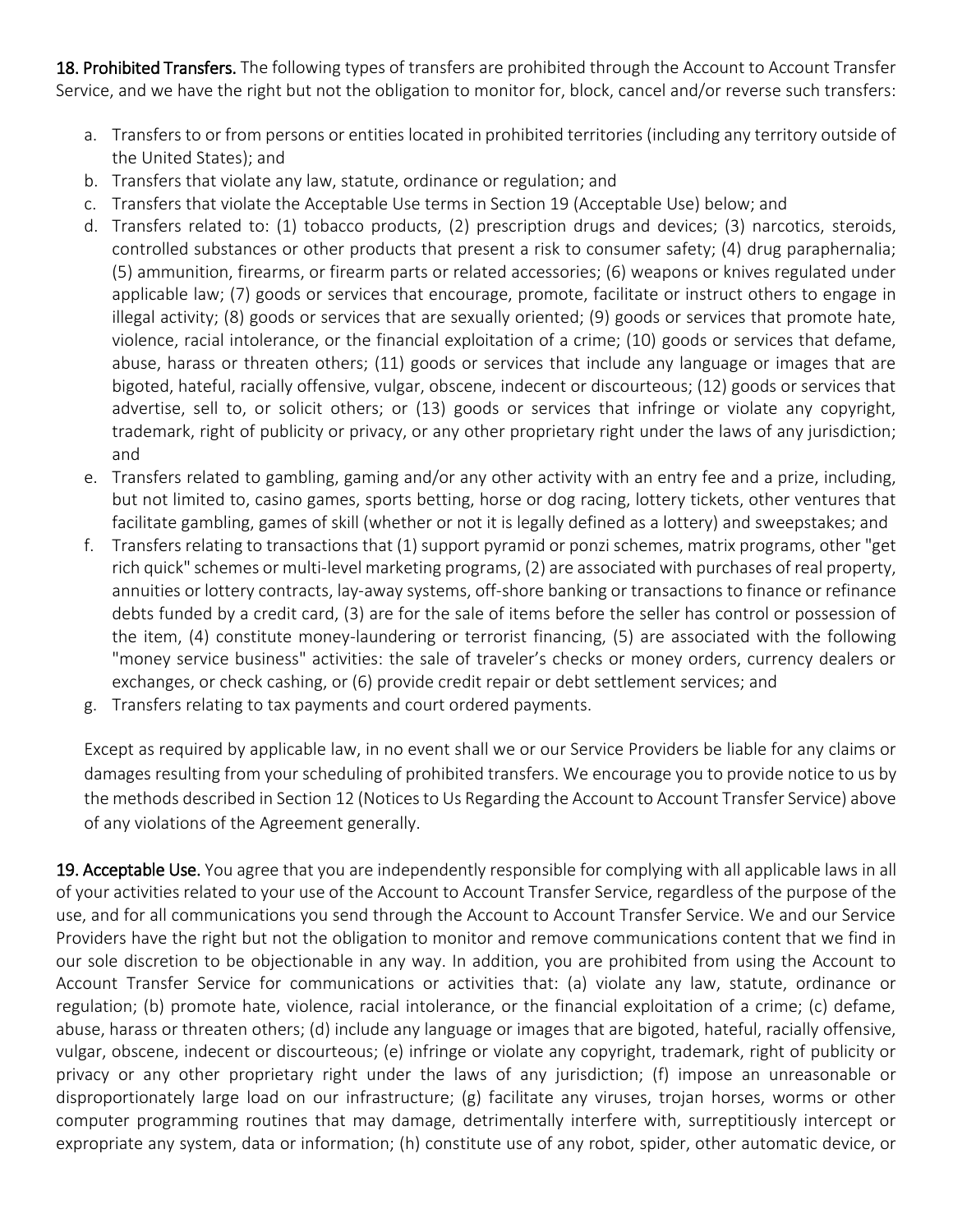manual process to monitor or copy the Account to Account Transfer Service or the portion of the Site through which the Account to Account Transfer Service is offered without our prior written permission; (i) constitute use of any device, software or routine to bypass technology protecting the Site or Account to Account Transfer Service, or interfere or attempt to interfere, with the Site or the Account to Account Transfer Service; or (j) may cause us or our Service Providers to lose any of the services from our internet service providers, payment processors, or other vendors. We encourage you to provide notice to us by the methods described in Section 12 (Notices to Us Regarding the Account to Account Transfer Service) above of any violations of the Agreement generally.

20. Your Liability for Unauthorized Transfers. Immediately following your discovery of an unauthorized Transfer Instruction, you shall communicate with member services for the Account to Account Transfer Service in the manner set forth in Section 12 (Notices to Us Regarding the Account to Account Transfer Service) above. You acknowledge and agree that time is of the essence in such situations. If you tell us within two (2) Business Days after you discover your password or other means to access your account through which you access the Account to Account Transfer Service has been lost or stolen, your liability is no more than \$50.00 should someone access your account without your permission. If you do not tell us within two (2) Business Days after you learn of such loss or theft, and we can prove that we could have prevented the unauthorized use of your password or other means to access your account if you had told us, you could be liable for as much as \$500.00. If your monthly financial institution statement contains transfers that you did not authorize, you must tell us at once. If you do not tell us within sixty (60) days after the statement was sent to you, you may lose any amount transferred without your authorization after the sixty (60) days if we can prove that we could have stopped someone from taking the money had you told us in time. If a good reason (such as a long trip or a hospital stay) prevented you from telling us, we may in our sole discretion extend the period.

21. Taxes. It is your responsibility to determine what, if any, taxes apply to the transactions you make or receive, and it is your responsibility to collect, report and remit the correct tax to the appropriate tax authority. We are not responsible for determining whether taxes apply to your transaction, or for collecting, reporting or remitting any taxes arising from any transaction.

22. Failed or Returned Transfer Instructions. In using the Account to Account Transfer Service, you are requesting that we or our Service Provider attempt to make transfers for you from your Eligible Transaction Account. If the Transfer Instruction cannot be completed for any reason associated with your Eligible Transaction Account (for example, there are insufficient funds in your Eligible Transaction Account, or the Transfer Instruction would exceed the credit or overdraft protection limit of your Eligible Transaction Account, to cover the transfer), the Transfer Instruction may or may not be completed. In certain circumstances, our Service Provider may either advance funds drawn on their corporate account or via an electronic debit, and in such circumstances will attempt to debit the Eligible Transaction Account a second time to complete the Transfer Instruction. In some instances, you will receive a return notice from us or our Service Provider. In each such case, you agree that:

- a. You will reimburse our Service Provider immediately upon demand the amount of the Transfer Instruction if the transfer has been delivered but there are insufficient funds in, or insufficient overdraft credits associated with, your Eligible Transaction Account to allow the debit processing to be completed;
- b. You may be assessed a late fee equal to one and a half percent (1.5%) of any unpaid amounts plus costs of collection by our Service Provider or their third-party contractor if the Transfer Instruction cannot be debited because you have insufficient funds in your Eligible Transaction Account, or the transaction would exceed the credit or overdraft protection limit of your Eligible Transaction Account, to cover the transfer, or if the funds cannot otherwise be collected from you. The aforesaid amounts will be charged in addition to any NSF charges that may be assessed by us, as set forth in your fee schedule from us (including as disclosed on the Site) or your account agreement with us. You hereby authorize us and our Service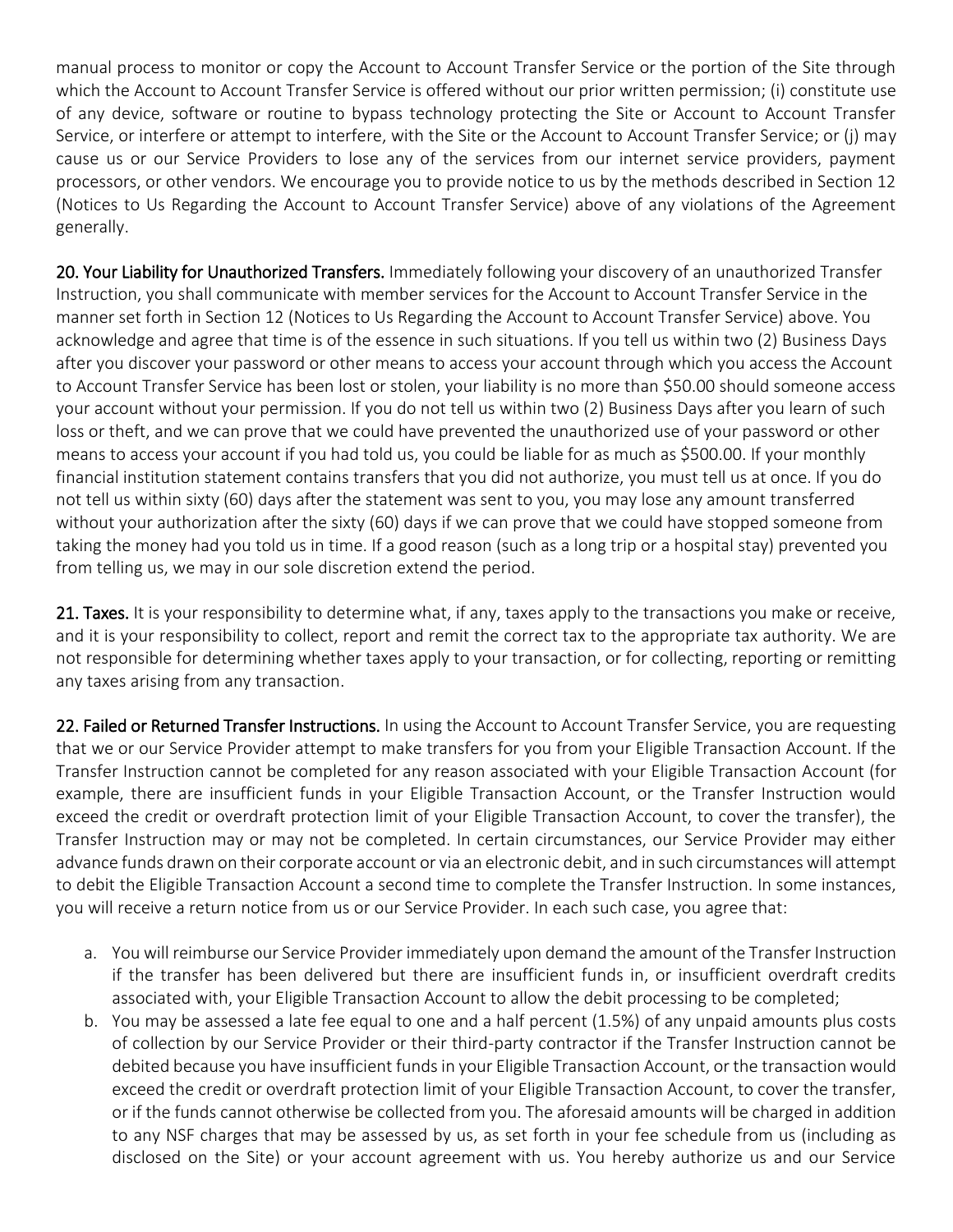Provider to deduct all of these amounts from your designated Eligible Transaction Account, including by ACH debit;

c. Service Provider is authorized to report the facts concerning the return to any credit reporting agency.

23. Address or Banking Changes. It is your sole responsibility and you agree to ensure that the contact information in your user profile is current and accurate. This includes, but is not limited to, name, physical address, phone numbers and email addresses. Depending on the Account to Account Transfer Service, changes may be able to be made within the user interface of the Account to Account Transfer Service or by contacting member services for the Account to Account Transfer Service as set forth in Section 12 (Notices to Us Regarding the Account to Account Transfer Service) above. We are not responsible for any payment processing errors or fees incurred if you do not provide accurate Eligible Transaction Account, Transfer Instructions or contact information.

24. Information Authorization. Your enrollment in the applicable Account to Account Transfer Service may not be fulfilled if we cannot verify your identity or other necessary information. Through your enrollment in or use of each Account to Account Transfer Service, you agree that we reserve the right to request a review of your credit rating at our own expense through an authorized bureau. In addition, and in accordance with our Privacy Policy, you agree that we reserve the right to obtain personal information about you, including without limitation, financial information and transaction history regarding your Eligible Transaction Account. You further understand and agree that we reserve the right to use personal information about you for our and our Service Providers' everyday business purposes, such as to maintain your ability to access the Account to Account Transfer Service, to authenticate you when you log in, to send you information about the Account to Account Transfer Service, to perform fraud screening, to verify your identity, to determine your transaction limits, to perform collections, to comply with laws, regulations, court orders and lawful instructions from government agencies, to protect the personal safety of subscribers or the public, to defend claims, to resolve disputes, to troubleshoot problems, to enforce this Agreement, to protect our rights and property, and to customize, measure, and improve the Account to Account Transfer Service and the content and layout of the Site. Additionally, we and our Service Providers may use your information for risk management purposes and may use, store and disclose your information acquired in connection with this Agreement as permitted by law, including (without limitation) any use to effect, administer or enforce a transaction or to protect against or prevent actual or potential fraud, unauthorized transactions, claims or other liability. We and our Service Providers shall have the right to retain such data even after termination or expiration of this Agreement for risk management, regulatory compliance, or audit reasons, and as permitted by applicable law for everyday business purposes. In addition, we and our Service Providers may use, store and disclose such information acquired in connection with the Account to Account Transfer Service in statistical form for pattern recognition, modeling, enhancement and improvement, system analysis and to analyze the performance of the Account to Account Transfer Service.

- a. Mobile Subscriber Information. You authorize your wireless carrier to disclose information about your account, such as subscriber status, payment method and device details, if available, to support identity verification, fraud avoidance and other uses in support of transactions for the duration of your business relationship with us. This information may also be shared with other companies to support your transactions with us and for identity verification and fraud avoidance purposes.
- b. Device Data. We may share certain personal information and device-identifying technical data about you and your devices with third party service providers, who will compare and add device data and fraud data from and about you to a database of similar device and fraud information in order to provide fraud management and prevention services, which include but are not limited to identifying and blocking access to the applicable service or Web site by devices associated with fraudulent or abusive activity. Such information may be used by us and our third party service providers to provide similar fraud management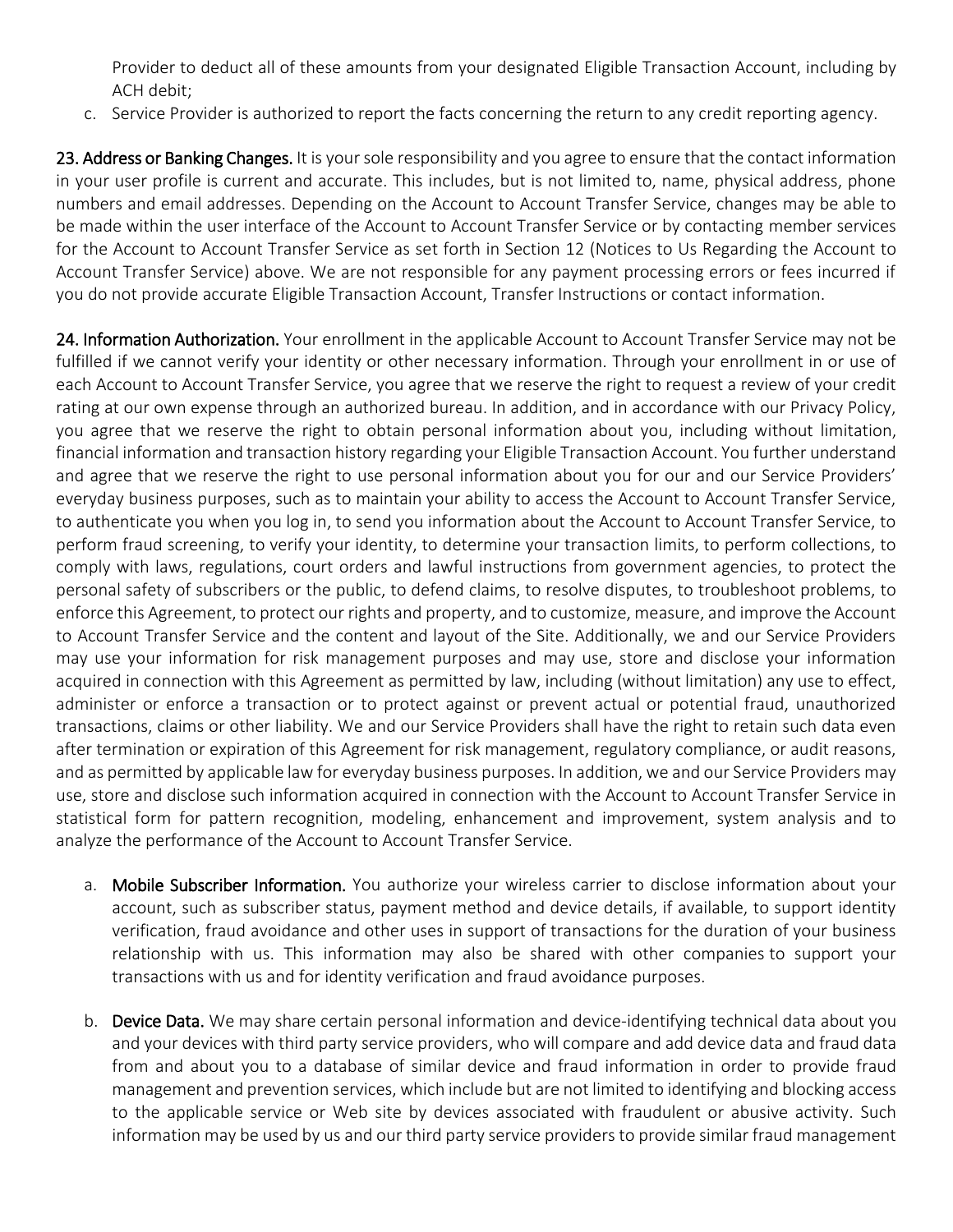and prevention services for services or Web sites not provided by us. We will not share with service providers any information that personally identifies the user of the applicable device.

25. Account to Account Transfer Service Termination, Cancellation, or Suspension. If you wish to cancel the Account to Account Transfer Service, you may contact us as set forth in Section 12 (Notices to Us Regarding the Account to Account Transfer Service) above. Any transfer(s) that have begun processing before the requested cancellation date will be processed by us. You agree that we may terminate or suspend your use of the Account to Account Transfer Service at any time and for any reason or no reason. Neither termination, cancellation nor suspension shall affect your liability or obligations under this Agreement.

## 26. Errors, Questions, and Complaints.

- a. In case of errors or questions about your transactions, you should as soon as possible contact us as set forth in Section 12 (Notices to Us Regarding the Account to Account Transfer Service) above.
- b. If you think your periodic statement for your account is incorrect or you need more information about a transaction listed in the periodic statement for your account, we must hear from you no later than sixty (60) days after we send you the applicable periodic statement for your account that identifies the error. You must:
	- 1. Tell us your name;
	- 2. Describe the error or the transaction in question, and explain as clearly as possible why you believe it is an error or why you need more information; and,
	- 3. Tell us the dollar amount of the suspected error.
- c. If you tell us orally, we may require that you send your complaint in writing within ten (10) Business Days after your oral notification. Except as described below, we will determine whether an error occurred within ten (10) Business Days after you notify us of the error. We will tell you the results of our investigation within three (3) Business Days after we complete our investigation of the error, and will correct any error promptly. However, if we require more time to confirm the nature of your complaint or question, we reserve the right to take up to forty-five (45) days to complete our investigation. If we decide to do this, we will provisionally credit your Eligible Transaction Account within ten (10) Business Days for the amount you think is in error. If we ask you to submit your complaint or question in writing and we do not receive it within ten (10) Business Days, we may not provisionally credit your Eligible Transaction Account. If it is determined there was no error we will mail you a written explanation within three (3) Business Days after completion of our investigation. You may ask for copies of documents used in our investigation. We may revoke any provisional credit provided to you if we find an error did not occur.

27. Intellectual Property. All marks and logos related to the Account to Account Transfer Service are either trademarks or registered trademarks of us or our licensors. In addition, all page headers, custom graphics, button icons, and scripts are our service marks, trademarks, and/or trade dress or those of our licensors. You may not copy, imitate, or use any of the above without our prior written consent, which we may withhold in our sole discretion, and you may not use them in a manner that is disparaging to us or the Account to Account Transfer Service or display them in any manner that implies our sponsorship or endorsement. All right, title and interest in and to the Account to Account Transfer Service, the portion of the Site through which the Account to Account Transfer Service is offered, the technology related to the Site and Account to Account Transfer Service, and any and all technology and any content created or derived from any of the foregoing, is our exclusive property or that of our licensors. Moreover, any suggestions, ideas, notes, drawings, concepts, or other information you may send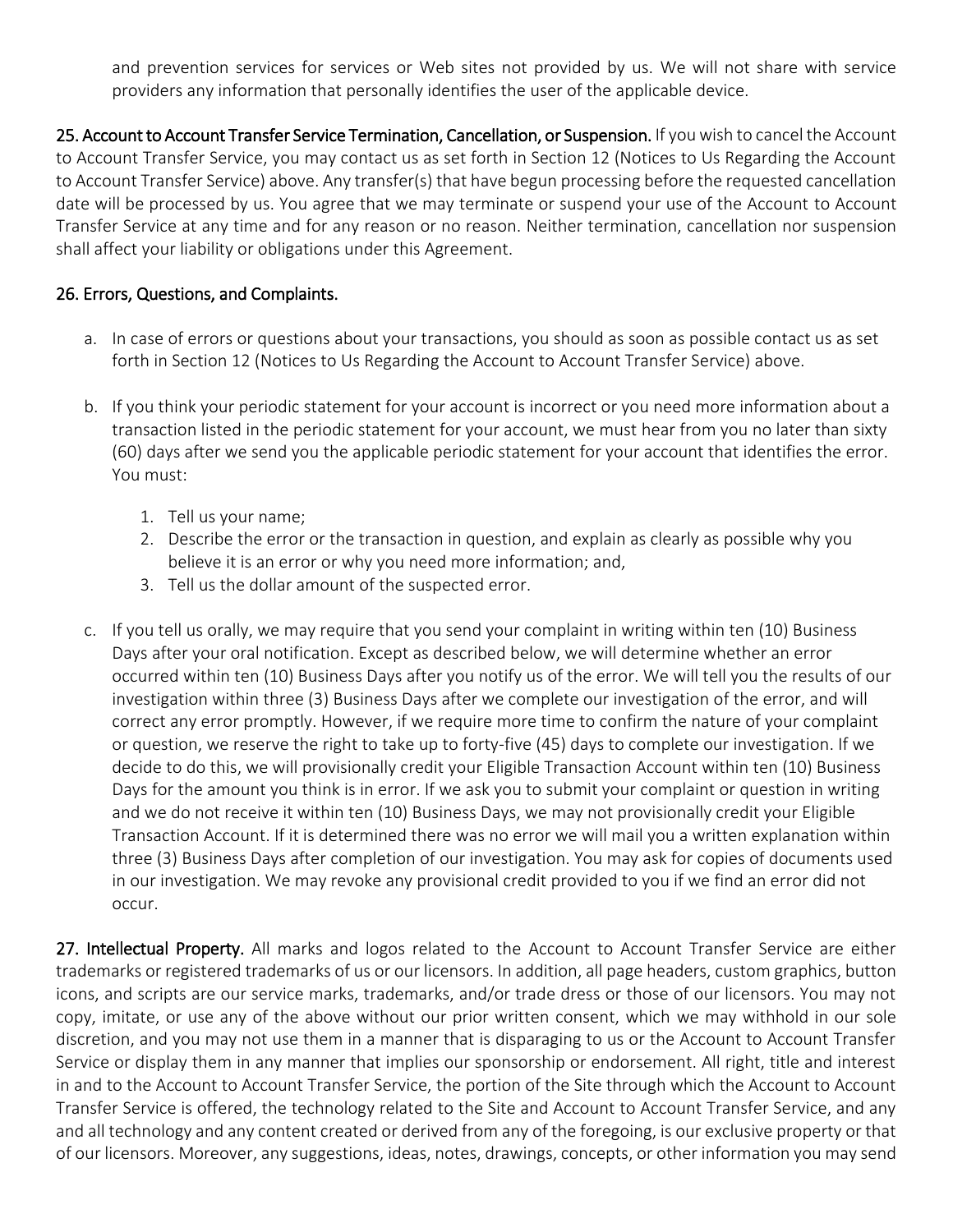to us through or regarding the Site or Account to Account Transfer Service shall be considered an uncompensated contribution of intellectual property to us and our licensors, shall also be deemed our and our licensors' exclusive intellectual property, and shall not be subject to any obligation of confidentiality on our part. By submitting any such materials to us, you automatically grant (or warrant that the owner of such materials has expressly granted) to us and our licensors a perpetual, royalty-free, irrevocable, non-exclusive right and license to use, reproduce, modify, adapt, publish, translate, publicly perform and display, create derivative works from and distribute such materials or incorporate such materials into any form, medium, or technology now known or later developed, and you warrant that all so-called "moral rights" in those materials have been waived, and you warrant that you have the right to make these warranties and transfers of rights.

28. Links and Frames. Links to other sites may be provided on the portion of the Site through which the Account to Account Transfer Service is offered for your convenience. By providing these links, we are not endorsing, sponsoring or recommending such sites or the materials disseminated by or services provided by them, and are not responsible for the materials, services or other situations at or related to or from any other site, and make no representations concerning the content of sites listed in any of the Account to Account Transfer Service web pages. Consequently, we cannot be held responsible for the accuracy, relevancy, copyright compliance, legality or decency of material contained in sites listed in any search results or otherwise linked to the Site. For example, if you "click" on a banner advertisement or a search result, your "click" may take you off the Site. This may include links from advertisers, sponsors, and content partners that may use our logo(s) as part of a co-branding agreement. These other sites may send their own cookies to users, collect data, solicit personal information, or contain information that you may find inappropriate or offensive. In addition, advertisers on the Site may send cookies to users that we do not control. You may link to the home page of our Site. However, you may not link to other pages of our Site without our express written permission. You also may not "frame" material on our Site without our express written permission. We reserve the right to disable links from any third party sites to the Site.

29. Password and Security. If you are issued or create any password or other credentials to access the Account to Account Transfer Service or the portion of the Site through which the Account to Account Transfer Service is offered, you agree not to give or make available your password or credentials to any unauthorized individuals, and you agree to be responsible for all actions taken by anyone to whom you have provided such credentials. If you believe that your credentials have been lost or stolen or that someone may attempt to use them to access the Site or Account to Account Transfer Service without your consent, you must inform us at once at the telephone number provided in Section 12 (Notices to Us Regarding the Account to Account Transfer Service) above. See also Section 20 (Your Liability for Unauthorized Transfers) above regarding how the timeliness of your notice impacts your liability for unauthorized transfers.

30. Amendments. We may amend this Agreement and any applicable fees and charges for the Account to Account Transfer Service at any time by posting a revised version on the Site. The revised version will be effective at the time it is posted unless a delayed effective date is expressly stated in the revision. Any use of the Account to Account Transfer Service after a notice of change or after the posting of a revised version of this Agreement on the Site will constitute your agreement to such changes and revised versions. Further, we may, from time to time, revise, update, upgrade or enhance the Account to Account Transfer Service and/or related applications or material, which may render all such prior versions obsolete. Consequently, we reserve the right to terminate this Agreement as to all such prior versions of the Account to Account Transfer Service, and/or related applications and material, and limit access to only the Account to Account Transfer Service's more recent revisions, updates, upgrades or enhancements.

31. Our Relationship With You. We are an independent contractor for all purposes, except that we act as your agent with respect to the custody of your funds for the Account to Account Transfer Service. We do not have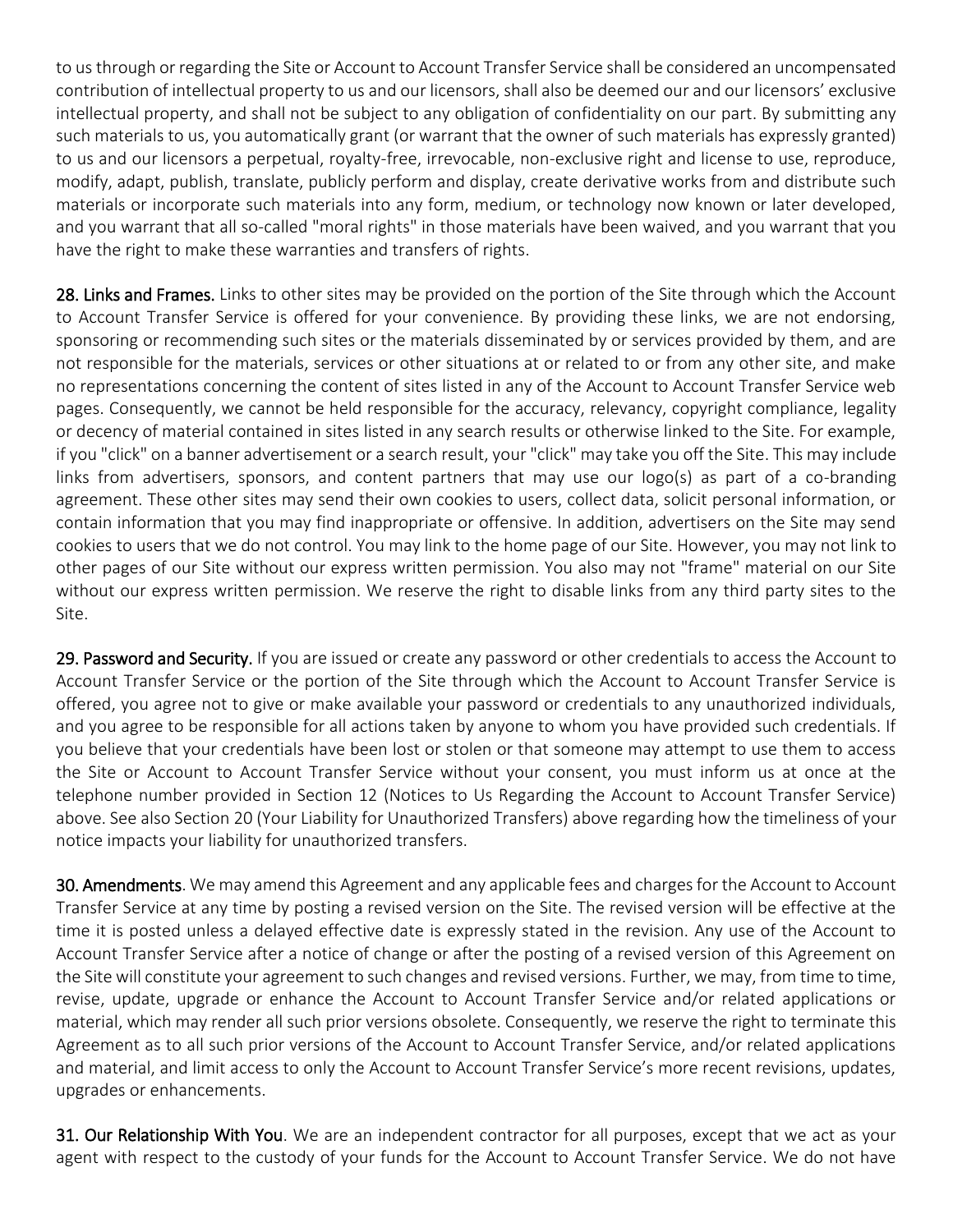control of, or liability for, any products or services that are paid for with our Account to Account Transfer Service. We also do not guarantee the identity of any user of the Account to Account Transfer Service (including but not limited to recipients to whom you send transfers).

32. Assignment. You may not transfer or assign any rights or obligations you have under this Agreement without our prior written consent, which we may withhold in our sole discretion. We reserve the right to transfer or assign this Agreement or any right or obligation under this Agreement at any time to any party. We may also assign or delegate certain of our rights and responsibilities under this Agreement to independent contractors or other third parties.

33. Remedies. If we have reason to believe that you have engaged in any of the prohibited or unauthorized activities described in this Agreement or have otherwise breached your obligations under this Agreement, we may terminate, suspend or limit your access to or use of the Site or the Account to Account Transfer Service; notify law enforcement, regulatory authorities, impacted third parties, and others as we deem appropriate; refuse to provide our services to you in the future; and/or take legal action against you. In addition, we, in our sole discretion, reserve the right to terminate this Agreement, access to the Site and/or use of the Account to Account Transfer Service for any reason or no reason and at any time. The remedies contained in this Section 33 are cumulative and are in addition to the other rights and remedies available to us under this Agreement, by law or otherwise.

34. Disputes. In the event of a dispute regarding the Account to Account Transfer Service, you and we agree to resolve the dispute by looking to this Agreement.

35. Arbitration. For any claim (excluding claims for injunctive or other equitable relief) where the total amount of the award sought is less than \$10,000.00 USD, the party requesting relief may elect to resolve the dispute in a cost effective manner through binding non-appearance-based arbitration. If a party elects arbitration, that party will initiate such arbitration through Judicial Arbitration and Mediation Services ("JAMS"), the American Arbitration Association ("AAA"), or an established alternative dispute resolution (ADR) administrator mutually agreed upon by the parties. The parties agree that the following rules shall apply: (a) the arbitration may be conducted telephonically, online and/or be solely based on written submissions, at the election of the party initiating the arbitration; (b) the arbitration shall not involve any personal appearance by the parties, their representatives or witnesses unless otherwise mutually agreed by the parties; (c) discovery shall not be permitted; (d) the matter shall be submitted for decision within ninety (90) days of initiation of arbitration, unless otherwise agreed by the parties, and the arbitrator must render a decision within thirty (30) days of submission; and (e) any award in such arbitration shall be final and binding upon the parties and may be submitted to any court of competent jurisdiction for confirmation. The parties acknowledge that remedies available under federal, state and local laws remain available through arbitration. NO CLASS ACTION, OTHER REPRESENTATIVE ACTION, OR PRIVATE ATTORNEY GENERAL ACTION, OR JOINDER OR CONSOLIDATION OF ANY CLAIM WITH A CLAIM OF ANOTHER PERSON SHALL BE ALLOWABLE IN ARBITRATION.

36. Law and Forum for Disputes. Unless our account agreement with you states otherwise, this Agreement shall be governed by and construed in accordance with the laws of the State in which you reside, without regard to its conflicts of laws provisions. To the extent that the terms of this Agreement conflict with applicable state or federal law, such state or federal law shall replace such conflicting terms only to the extent required by law. Unless expressly stated otherwise, all other terms of this Agreement shall remain in full force and effect. Unless our account agreement with you states otherwise, you agree that any claim or dispute you may have against us (other than those which are arbitrated under Section 35 (Arbitration) above) must be resolved by a court located in the county in which you reside. You agree to submit to the personal jurisdiction of such courts for the purpose of litigating all claims or disputes unless said claim is submitted to arbitration under Section 35 (Arbitration) of this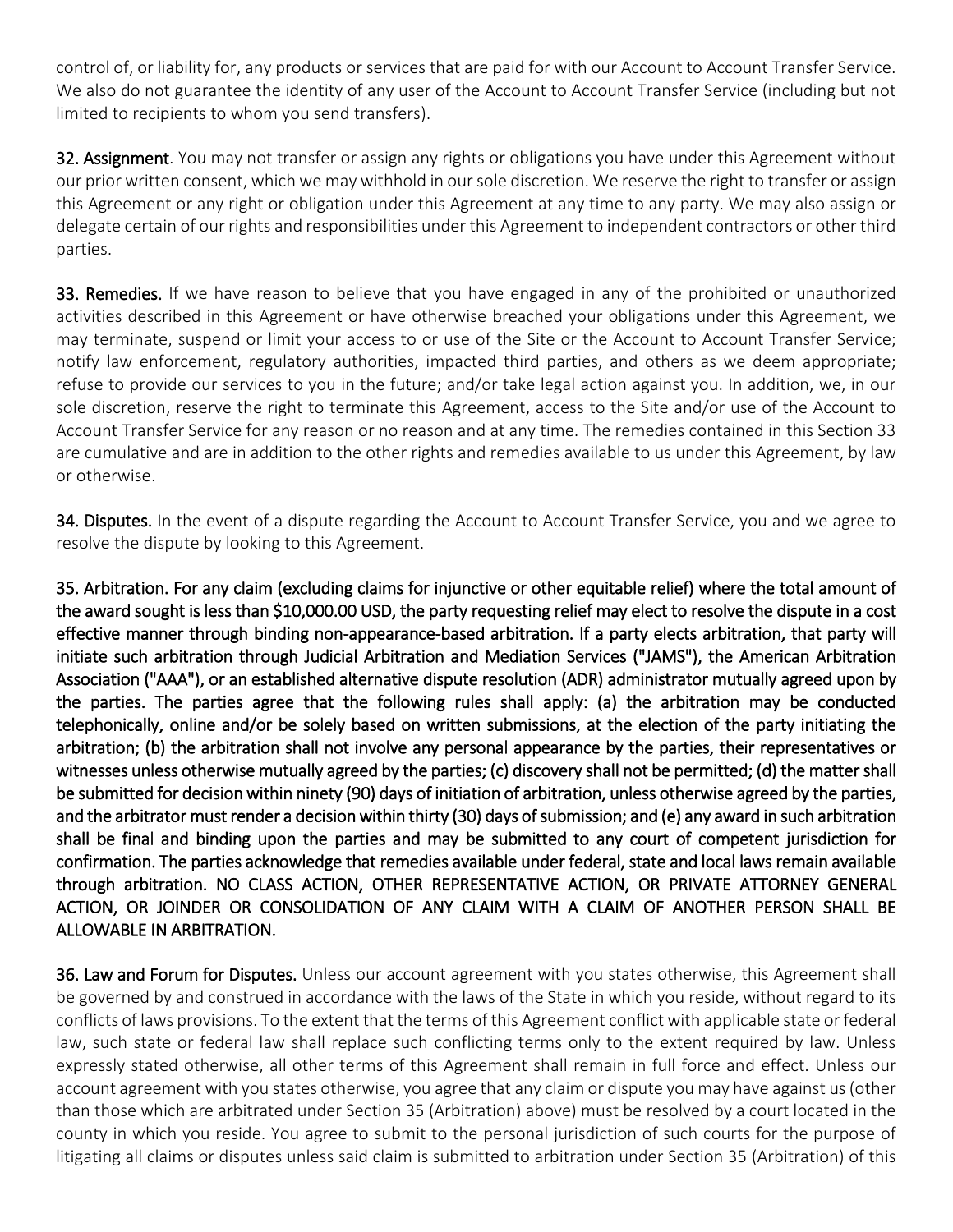Agreement. The United Nations Convention on Contracts for the International Sale of Goods shall not apply to this Agreement. Both parties agree to waive any right to have a jury participate in the resolution of any dispute or claim between the parties or any of their respective Affiliates arising under this Agreement.

37. Indemnification. You agree to defend, indemnify and hold harmless us and our Affiliates and Service Providers and their Affiliates and the employees and contractors of each of these, from any loss, damage, claim or demand (including attorney's fees) made or incurred by any third party due to or arising out of your breach of this Agreement and/or your use of the Site or the applicable Account to Account Transfer Service.

38. Release. You release us and our Affiliates and Service Providers and the employees and contractors of each of these, from any and all claims, demands and damages (actual and consequential) of every kind and nature arising out of or in any way connected with any dispute that may arise between you or one or more other users of the Site or the applicable Account to Account Transfer Service. In addition, if applicable to you, you waive California Civil Code §1542, which states that a general release does not extend to claims which the creditor does not know or suspect to exist in his favor at the time of executing the release, which if not known by him must have materially affected his settlement with the debtor.

39. No Waiver. We shall not be deemed to have waived any rights or remedies hereunder unless such waiver is in writing and signed by one of our authorized representatives. No delay or omission on our part in exercising any rights or remedies shall operate as a waiver of such rights or remedies or any other rights or remedies. A waiver on any one occasion shall not be construed as a bar or waiver of any rights or remedies on future occasions.

40. Exclusions of Warranties. THE SITE AND ACCOUNT TO ACCOUNT TRANSFER SERVICE AND RELATED DOCUMENTATION ARE PROVIDED "AS IS" WITHOUT WARRANTY OF ANY KIND, EITHER EXPRESSED OR IMPLIED, INCLUDING, BUT NOT LIMITED TO, THE IMPLIED WARRANTIES OF TITLE, MERCHANTABILITY, FITNESS FOR A PARTICULAR PURPOSE, AND NON-INFRINGEMENT. IN PARTICULAR, WE DO NOT GUARANTEE CONTINUOUS, UNINTERRUPTED OR SECURE ACCESS TO ANY PART OF OUR ACCOUNT TO ACCOUNT TRANSFER SERVICE, AND OPERATION OF OUR SITE MAY BE INTERFERED WITH BY NUMEROUS FACTORS OUTSIDE OF OUR CONTROL. SOME STATES DO NOT ALLOW THE DISCLAIMER OF CERTAIN IMPLIED WARRANTIES, SO THE FOREGOING DISCLAIMERS MAY NOT APPLY TO YOU. THIS PARAGRAPH GIVES YOU SPECIFIC LEGAL RIGHTS AND YOU MAY ALSO HAVE OTHER LEGAL RIGHTS THAT VARY FROM STATE TO STATE.

41. Limitation of Liability. THE FOREGOING SHALL CONSTITUTE YOUR EXCLUSIVE REMEDIES AND THE ENTIRE LIABILITY OF US AND OUR AFFILIATES AND SERVICE PROVIDERS AND THE EMPLOYEES AND CONTRACTORS OF EACH OF THESE, FOR THE ACCOUNT TO ACCOUNT TRANSFER SERVICE AND THE PORTION OF THE SITE THROUGH WHICH THE ACCOUNT TO ACCOUNT TRANSFER SERVICE IS OFFERED. YOU ACKNOWLEDGE AND AGREE THAT FROM TIME TO TIME, THE ACCOUNT TO ACCOUNT TRANSFER SERVICE MAY BE DELAYED, INTERRUPTED OR DISRUPTED PERIODICALLY FOR AN INDETERMINATE AMOUNT OF TIME DUE TO CIRCUMSTANCES BEYOND OUR REASONABLE CONTROL, INCLUDING BUT NOT LIMITED TO ANY INTERRUPTION, DISRUPTION OR FAILURE IN THE PROVISION OF THE ACCOUNT TO ACCOUNT TRANSFER SERVICE, WHETHER CAUSED BY STRIKES, POWER FAILURES, EQUIPMENT MALFUNCTIONS INTERNET DISRUPTION OR OTHER REASONS. IN NO EVENT SHALL WE OR OUR AFFILIATES OR SERVICE PROVIDERS OR THE EMPLOYEES OR CONTRACTORS OF ANY OF THESE, BE LIABLE FOR ANY CLAIM ARISING FROM OR RELATED TO THE ACCOUNT TO ACCOUNT TRANSFER SERVICE CAUSED BY OR ARISING OUT OF ANY SUCH DELAY, INTERRUPTION, DISRUPTION OR SIMILAR FAILURE. IN NO EVENT SHALL WE OR OUR AFFILIATES OR SERVICE PROVIDERS OR THE EMPLOYEES OR CONTRACTORS OF ANY OF THESE, BE LIABLE FOR ANY INDIRECT, SPECIAL, INCIDENTAL, CONSEQUENTIAL, PUNITIVE OR EXEMPLARY DAMAGES, INCLUDING LOSS OF GOODWILL OR LOST PROFITS (EVEN IF ADVISED OF THE POSSIBILITY THEREOF) ARISING IN ANY WAY OUT OF THE INSTALLATION, USE, OR MAINTENANCE OF THE ACCOUNT TO ACCOUNT TRANSFER SERVICE OR THE PORTION OF THE SITE THROUGH WHICH THE ACCOUNT TO ACCOUNT TRANSFER SERVICE IS OFFERED, EVEN IF